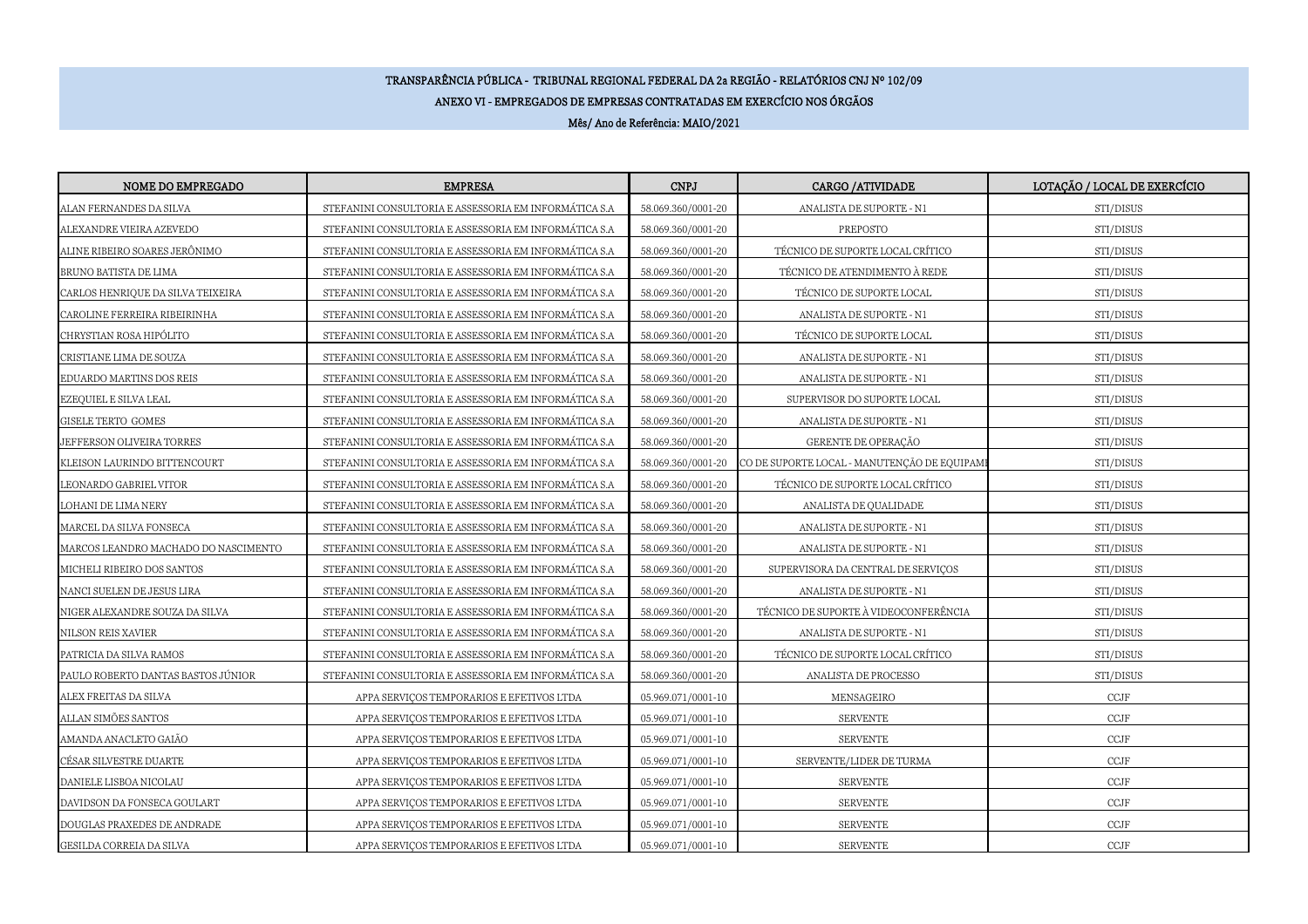| NOME DO EMPREGADO                       | <b>EMPRESA</b>                            | <b>CNPJ</b>        | CARGO / ATIVIDADE        | LOTAÇÃO / LOCAL DE EXERCÍCIO |
|-----------------------------------------|-------------------------------------------|--------------------|--------------------------|------------------------------|
| HAMILTON PEREIRA DA SILVA               | APPA SERVIÇOS TEMPORARIOS E EFETIVOS LTDA | 05.969.071/0001-10 | GARÇOM                   | CCJF                         |
| JEFERSON DAVI DA SILVA SANTOS           | APPA SERVIÇOS TEMPORARIOS E EFETIVOS LTDA | 05.969.071/0001-10 | <b>SERVENTE</b>          | $\ensuremath{\mathsf{CCJF}}$ |
| JESSICA SANTOS DA SILVA BENTO           | APPA SERVIÇOS TEMPORARIOS E EFETIVOS LTDA | 05.969.071/0001-10 | <b>SERVENTE</b>          | $\ensuremath{\mathsf{CCJF}}$ |
| JOSELI ANTÔNIO                          | APPA SERVICOS TEMPORARIOS E EFETIVOS LTDA | 05.969.071/0001-10 | <b>SERVENTE</b>          | $\ensuremath{\mathsf{CCJF}}$ |
| KLEBER VIEIRA DE LACERDA                | APPA SERVIÇOS TEMPORARIOS E EFETIVOS LTDA | 05.969.071/0001-10 | <b>SERVENTE</b>          | CCJF                         |
| MARIA APARECIDA LAURENTINO              | APPA SERVICOS TEMPORARIOS E EFETIVOS LTDA | 05.969.071/0001-10 | <b>SERVENTE</b>          | $\ensuremath{\mathsf{CCJF}}$ |
| MARIA REGINA LAURENTINO                 | APPA SERVIÇOS TEMPORARIOS E EFETIVOS LTDA | 05.969.071/0001-10 | <b>SERVENTE</b>          | $\ensuremath{\mathsf{CCJF}}$ |
| SOLANGE ALVES DE FARIAS                 | APPA SERVICOS TEMPORARIOS E EFETIVOS LTDA | 05.969.071/0001-10 | <b>SERVENTE</b>          | CCJF                         |
| VANDERSON TEIXEIRA DE AZEVEDO           | APPA SERVIÇOS TEMPORARIOS E EFETIVOS LTDA | 05.969.071/0001-10 | JARDINEIRO               | $\ensuremath{\mathsf{CCJF}}$ |
| VANESSA SOARES DA SILVA                 | APPA SERVIÇOS TEMPORARIOS E EFETIVOS LTDA | 05.969.071/0001-10 | SERVENTE/LIDER DE TURMA  | $\ensuremath{\mathsf{CCJF}}$ |
| WELYTON ANDRADE DOS SANTOS              | APPA SERVICOS TEMPORARIOS E EFETIVOS LTDA | 05.969.071/0001-10 | <b>SERVENTE</b>          | $\ensuremath{\mathsf{CCJF}}$ |
| ELISABETE DA SILVA FASOLO               | LG ADMINISTRAÇÃO DE SERVIÇOS EIRELI-ME    | 05.427.994/0001-40 | RECEPCIONISTA            | $\ensuremath{\mathsf{CCJF}}$ |
| ALEXANDRO PEREIRA PICANÇO               | VIGFAT VIGILÂNCIA                         | 10.380.412/0001-58 | VIGILANTE                | $\ensuremath{\mathsf{CCJF}}$ |
| ANDRÉ LUIZ DE OLIVEIRA                  | VIGFAT VIGILÂNCIA                         | 10.380.412/0001-58 | VIGILANTE                | $\ensuremath{\mathsf{CCJF}}$ |
| ANTONIO PEREIRA DE SOUZA                | VIGFAT VIGILÂNCIA                         | 10.380.412/0001-58 | VIGILANTE                | $\ensuremath{\text{CCJF}}$   |
| AQUILES RODRIGUES MATTOS                | VIGFAT VIGILÂNCIA                         | 10.380.412/0001-58 | VIGILANTE                | $\ensuremath{\text{CCJF}}$   |
| ARIANE DO NASCIMENTO PIERINI            | VIGFAT VIGILÂNCIA                         | 10.380.412/0001-58 | VIGILANTE                | $\ensuremath{\text{CCJF}}$   |
| CARLOS ALBERTO BARCELOS DE MELO         | VIGFAT VIGILÂNCIA                         | 10.380.412/0001-58 | VIGILANTE                | $\ensuremath{\text{CCJF}}$   |
| CLAUDIANE DO NASCIMENTO MATTOSO         | VIGFAT VIGILÂNCIA                         | 10.380.412/0001-58 | VIGILANTE                | $\ensuremath{\text{CCJF}}$   |
| CLAUDIO ROBERTO DOS SANTOS              | VIGFAT VIGILÂNCIA                         | 10.380.412/0001-58 | VIGILANTE                | $\ensuremath{\text{CCJF}}$   |
| CRISTIANE AIRES MARTINS LEAL            | VIGFAT VIGILÂNCIA                         | 10.380.412/0001-58 | VIGILANTE                | $\ensuremath{\mathsf{CCJF}}$ |
| CRISTIANO DUARTE PEREIRA                | VIGFAT VIGILÂNCIA                         | 10.380.412/0001-58 | VIGILANTE/LÍDER DE TURMA | $\ensuremath{\text{CCJF}}$   |
| DAYANE IRINEU VITORINO DE OLIVEIRA      | VIGFAT VIGILÂNCIA                         | 10.380.412/0001-58 | VIGILANTE                | $\ensuremath{\mathsf{CCJF}}$ |
| EDSON ROBERTO DOS REIS                  | VIGFAT VIGILÂNCIA                         | 10.380.412/0001-58 | VIGILANTE                | $\ensuremath{\text{CCJF}}$   |
| EMANOEL DE LIMA COSTA                   | VIGFAT VIGILÂNCIA                         | 10.380.412/0001-58 | VIGILANTE                | $\ensuremath{\text{CCJF}}$   |
| FABIANA DE ABREU REIS KOUREICHE RIBEIRO | VIGFAT VIGILÂNCIA                         | 10.380.412/0001-58 | VIGILANTE                | $\ensuremath{\mathsf{CCJF}}$ |
| FERNANDO MARTINS JOSINO                 | VIGFAT VIGILÂNCIA                         | 10.380.412/0001-58 | VIGILANTE                | $\ensuremath{\text{CCJF}}$   |
| FLÁVIO RIBEIRO DA SILVA                 | VIGFAT VIGILÂNCIA                         | 10.380.412/0001-58 | VIGILANTE/LIDER DE TURMA | $\ensuremath{\mathsf{CCJF}}$ |
| GEOVANE CIRILO DA SILVA                 | VIGFAT VIGILÂNCIA                         | 10.380.412/0001-58 | VIGILANTE/ENCARREGADO    | $\ensuremath{\text{CCJF}}$   |
| HIGOR MARTINS DA SILVA SACRAMENTO       | VIGFAT VIGILÂNCIA                         | 10.380.412/0001-58 | VIGILANTE                | $\ensuremath{\text{CCJF}}$   |
| HILDO INÁCIO DA SILVA                   | VIGFAT VIGILÂNCIA                         | 10.380.412/0001-58 | VIGILANTE                | $\ensuremath{\text{CCJF}}$   |
| JUAREZ FRANCISCO DA SILVA               | VIGFAT VIGILÂNCIA                         | 10.380.412/0001-58 | VIGILANTE                | $\ensuremath{\text{CCJF}}$   |
| MARCELO IVO SILVA DA COSTA              | VIGFAT VIGILÂNCIA                         | 10.380.412/0001-58 | VIGILANTE                | $\ensuremath{\mathsf{CCJF}}$ |
| MARCOS INÁCIO SANTOS DA SILVA           | VIGFAT VIGILÂNCIA                         | 10.380.412/0001-58 | VIGILANTE/LÍDER DE TURMA | $\ensuremath{\text{CCJF}}$   |
| NELSON LOPES DA SILVA JUNIOR            | VIGFAT VIGILÂNCIA                         | 10.380.412/0001-58 | VIGILANTE                | CCJF                         |
| ODILON CHARLES SANTOS VIVAS             | VIGFAT VIGILÂNCIA                         | 10.380.412/0001-58 | VIGILANTE                | $\ensuremath{\text{CCJF}}$   |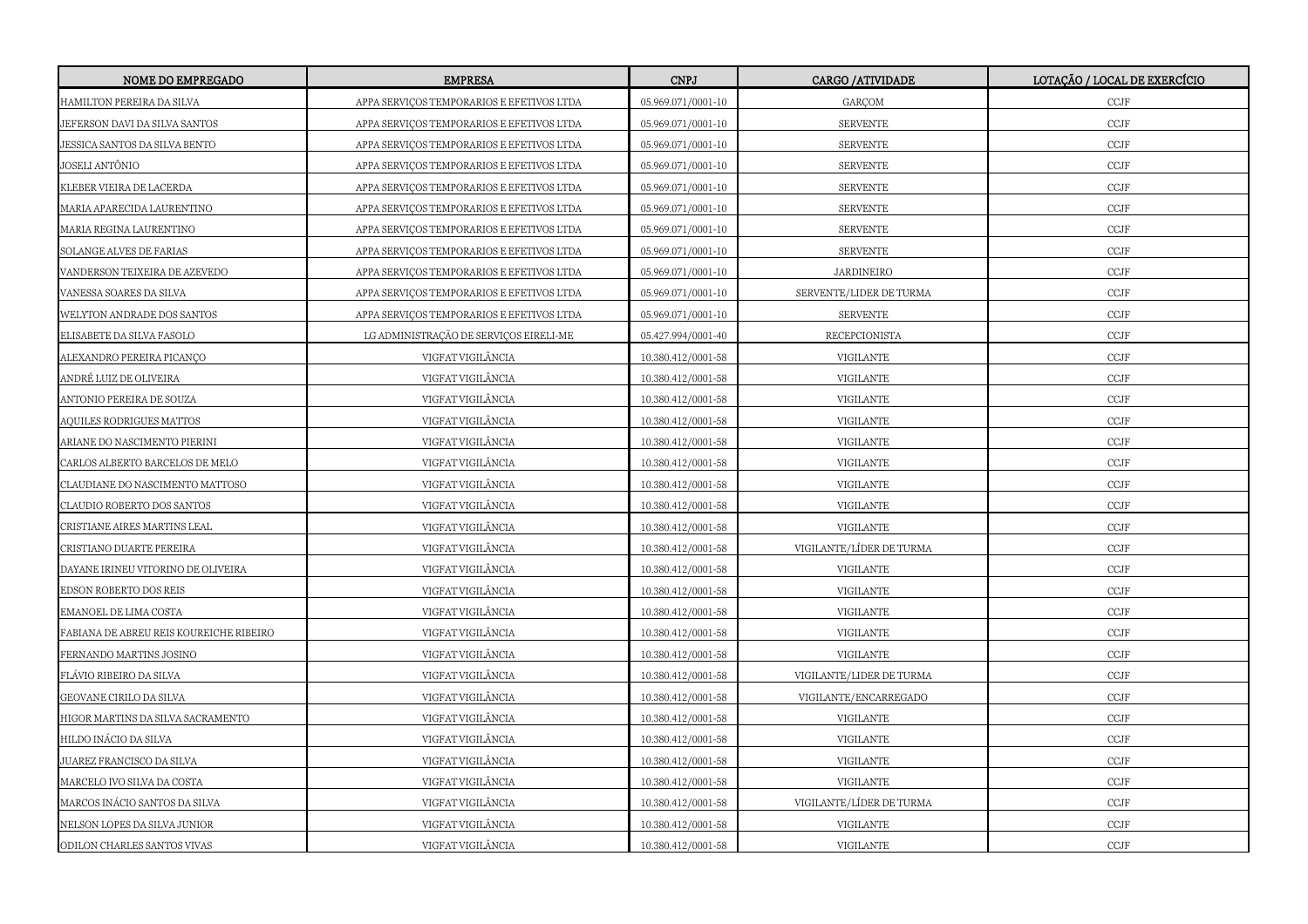| NOME DO EMPREGADO                  | <b>EMPRESA</b>                            | <b>CNPJ</b>        | <b>CARGO /ATIVIDADE</b>                  | LOTAÇÃO / LOCAL DE EXERCÍCIO |
|------------------------------------|-------------------------------------------|--------------------|------------------------------------------|------------------------------|
| PAULO CESAR CUSTÓDIO DO NASCIMENTO | VIGFAT VIGILÂNCIA                         | 10.380.412/0001-58 | VIGILANTE                                | $\ensuremath{\text{CCJF}}$   |
| RENÉ LUIZ DE OLIVEIRA              | VIGFAT VIGILÂNCIA                         | 10.380.412/0001-58 | VIGILANTE                                | $\ensuremath{\text{CCJF}}$   |
| RICARDO PAULIRA SOUSA              | VIGFAT VIGILÂNCIA                         | 10.380.412/0001-58 | VIGILANTE/LÍDER DE TURMA                 | $\ensuremath{\text{CCJF}}$   |
| SÉRGIO BORGES SÁ FREIRE            | VIGFAT VIGILÂNCIA                         | 10.380.412/0001-58 | VIGILANTE                                | $\ensuremath{\text{CCJF}}$   |
| SIDNEI MARQUES DOS SANTOS          | VIGFAT VIGILÂNCIA                         | 10.380.412/0001-58 | VIGILANTE                                | $\ensuremath{\text{CCJF}}$   |
| VANESSA RAMOS SILVA DE ARAUJO      | VIGFAT VIGILÂNCIA                         | 10.380.412/0001-58 | VIGILANTE                                | $\ensuremath{\text{CCJF}}$   |
| VINÍCIO ANTONIO DE OLIVEIRA SILVA  | VIGFAT VIGILÂNCIA                         | 10.380.412/0001-58 | VIGILANTE                                | $\ensuremath{\text{CCJF}}$   |
| ALEXSANDRO SOARES NOGUEIRA         | SERMACOL COMÉRCIO E SERVICOS LTDA         | 29.912.565/0001-27 | BOMBEIRO PROFISSIONAL CIVIL              | CCJF                         |
| CLAUDIO GOES DOS SANTOS FRANÇA     | SERMACOL COMÉRCIO E SERVIÇOS LTDA         | 29.912.565/0001-27 | BOMBEIRO PROFISSIONAL CIVIL              | $\ensuremath{\text{CCJF}}$   |
| EVERALDO MORAIS DA SILVA           | SERMACOL COMÉRCIO E SERVICOS LTDA         | 29.912.565/0001-27 | BOMBEIRO PROFISSIONAL CIVIL              | CCJF                         |
| ADRIANO DA SILVA FERREIRA          | SERMACOL COMÉRCIO E SERVIÇOS LTDA         | 29.912.565/0001-27 | BOMBEIRO PROFISSIONAL CIVIL              | $\ensuremath{\text{CCJF}}$   |
| GUTEMBERG GOMES SUAREZ             | SERMACOL COMÉRCIO E SERVIÇOS LTDA         | 29.912.565/0001-27 | BOMBEIRO PROFISSIONAL CIVIL              | $\ensuremath{\text{CCJF}}$   |
| CRISTIANE DA SILVA PINTO NAZARETH  | SERMACOL COMÉRCIO E SERVIÇOS LTDA         | 29.912.565/0001-27 | BOMBEIRO PROFISSIONAL CIVIL              | $\ensuremath{\text{CCJF}}$   |
| MARA CRISTINA CORREA DA SILVA      | SERMACOL COMÉRCIO E SERVIÇOS LTDA         | 29.912.565/0001-27 | BOMBEIRO PROFISSIONAL CIVIL              | $\ensuremath{\text{CCJF}}$   |
| MARCOS TENÓRIO CAVALCANTE          | SERMACOL COMÉRCIO E SERVICOS LTDA         | 29.912.565/0001-27 | BOMBEIRO PROFISSIONAL CIVIL              | CCJF                         |
| SAMUEL MONTEL STABILLE             | SERMACOL COMÉRCIO E SERVIÇOS LTDA         | 29.912.565/0001-27 | BOMBEIRO PROFISSIONAL CIVIL              | $\ensuremath{\text{CCJF}}$   |
| THIAGO DA SILVA LESSA              | SERMACOL COMÉRCIO E SERVICOS LTDA         | 29.912.565/0001-27 | BOMBEIRO PROFISSIONAL CIVIL              | CCJF                         |
| JBIRACY MATTOS DA SILVA            | SERMACOL COMÉRCIO E SERVIÇOS LTDA         | 29.912.565/0001-27 | BOMBEIRO PROFISSIONAL CIVIL              | $\ensuremath{\text{CCJF}}$   |
| VAGNER ALEXANDRE ALMEIDA DA SILVA  | SERMACOL COMÉRCIO E SERVIÇOS LTDA         | 29.912.565/0001-27 | BOMBEIRO PROFISSIONAL CIVIL              | $\ensuremath{\text{CCJF}}$   |
| ADAILTON SANTANA PIRES DE FREITAS  | TEKNO SISTEMAS DE ENGENHARIA LTDA         | 01.017.610/0001-60 | AUXILIAR DE REFRIGERAÇÃO                 | $\ensuremath{\text{CCJF}}$   |
| ALESSANDRO DE SÁ                   | TEKNO SISTEMAS DE ENGENHARIA LTDA         | 01.017.610/0001-60 | MECÂNICO DE REFRIGERAÇÃO                 | $\ensuremath{\text{CCJF}}$   |
| GABRIEL DA SILVA MACHADO           | TEKNO SISTEMAS DE ENGENHARIA LTDA         | 01.017.610/0001-60 | ELETROTÉCNICO                            | CCJF                         |
| EANDERSON ROSA DA CONCEIÇÃO        | TEKNO SISTEMAS DE ENGENHARIA LTDA         | 01.017.610/0001-60 | MECÂNICO DE REFRIGERAÇÃO                 | $\ensuremath{\text{CCJF}}$   |
| RAFAEL ROQUE DE SÁ SILVA           | TEKNO SISTEMAS DE ENGENHARIA LTDA         | 01.017.610/0001-60 | AUXILIAR DE REFRIGERAÇÃO                 | CCJF                         |
| ANDREZA CONDÉ DA SILVEIRA          | CTZ CONSULTORIA & INFORMÁTICA LTDA.       | 94.823.408/0001-07 | DESENHISTA INDUSTRIAL/DESIGNER GRÁFICO   | ARIC/COPGRA                  |
| NATÁLIA GALVÃO DO RIO APA LOPES    | CTZ CONSULTORIA & INFORMÁTICA LTDA.       | 94.823.408/0001-07 | DESENHISTA INDUSTRIAL/DESIGNER GRÁFICO   | ARIC/COPGRA                  |
| PAOLA FERNANDES SILVA LIMA         | CTZ CONSULTORIA & INFORMÁTICA LTDA.       | 94.823.408/0001-07 | DESENHISTA INDUSTRIAL/DESIGNER GRÁFICO   | ARIC/COPGRA                  |
| ACÁCIO NOVOA MONTEIRO              | APPA SERVIÇOS TEMPORÁRIOS E EFETIVOS LTDA | 05.969.071/0001-10 | OFICIAL GRÁFICO DE IMPRESSÃO OFF-SET     | ARIC/COPGRA                  |
| CELSO LOPES ALVES FILHO            | APPA SERVIÇOS TEMPORÁRIOS E EFETIVOS LTDA | 05.969.071/0001-10 | OFICIAL GRÁFICO DE MONTAGEM E ACABAMENTO | ARIC/COPGRA                  |
| FÁBIO DE SOUZA                     | APPA SERVIÇOS TEMPORÁRIOS E EFETIVOS LTDA | 05.969.071/0001-10 | IMPRESSOR GRÁFICO DIGITAL                | ARIC/COPGRA                  |
| MÁRCIO BATISTA DE ALMEIDA          | APPA SERVIÇOS TEMPORÁRIOS E EFETIVOS LTDA | 05.969.071/0001-10 | OFICIAL GRÁFICO DE IMPRESSÃO OFF-SET     | ARIC/COPGRA                  |
| PAULO CEZAR PINTO DE MOURA         | APPA SERVIÇOS TEMPORÁRIOS E EFETIVOS LTDA | 05.969.071/0001-10 | OFICIAL GRÁFICO DE MONTAGEM E ACABAMENTO | ARIC/COPGRA                  |
| ROGÉRIO BARBOSA                    | APPA SERVIÇOS TEMPORÁRIOS E EFETIVOS LTDA | 05.969.071/0001-10 | OFICIAL GRÁFICO DE MONTAGEM E ACABAMENTO | ARIC/COPGRA                  |
| AURA BORBA SILVA DA COSTA LAUREANO | SERMACOL COMÉRCIO E SERVIÇOS LTDA         | 29.912.565/0001-27 | BOMBEIRO CIVIL DIURNO                    | TRF DA 2ª REGIÃO / RUA ACRE  |
| INGRID DA SILVA CRISOSTOMO         | SERMACOL COMÉRCIO E SERVIÇOS LTDA         | 29.912.565/0001-27 | BOMBEIRO CIVIL DIURNO                    | TRF DA 2ª REGIÃO / RUA ACRE  |
| RODRIGO DA GLÓRIA AZEVEDO          | SERMACOL COMÉRCIO E SERVIÇOS LTDA         | 29.912.565/0001-27 | BOMBEIRO CIVIL DIURNO                    | TRF DA 2ª REGIÃO / RUA ACRE  |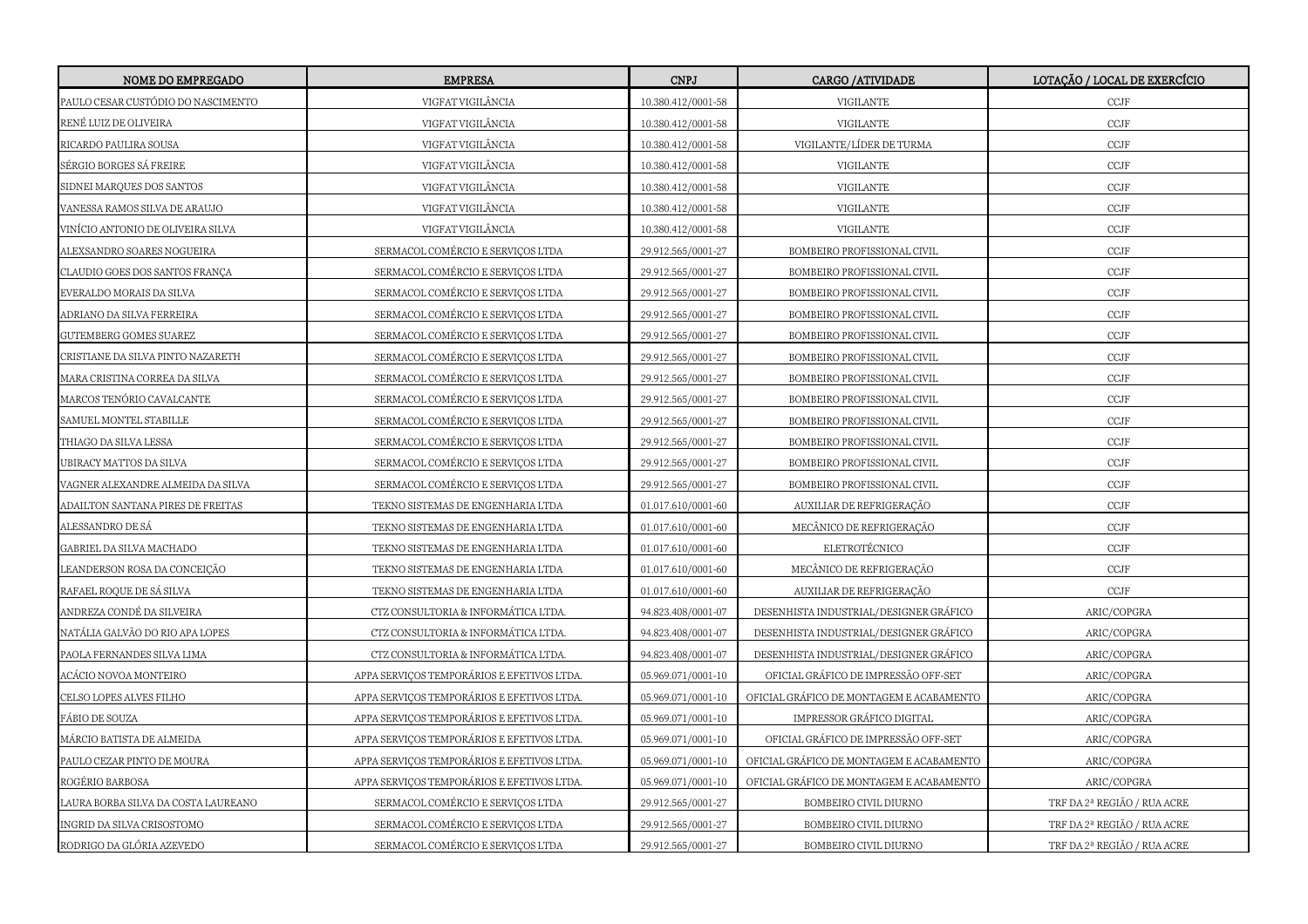| NOME DO EMPREGADO                   | <b>EMPRESA</b>                     | <b>CNPJ</b>        | CARGO / ATTVIDADE                | LOTAÇÃO / LOCAL DE EXERCÍCIO |
|-------------------------------------|------------------------------------|--------------------|----------------------------------|------------------------------|
| FERNANDO OLIVEIRA MATO              | SERMACOL COMÉRCIO E SERVIÇOS LTDA  | 29.912.565/0001-27 | BOMBEIRO CIVIL DIURNO            | TRF DA 2ª REGIÃO / RUA ACRE  |
| MARCIO CARVALHO BISPO               | SERMACOL COMÉRCIO E SERVIÇOS LTDA  | 29.912.565/0001-27 | BOMBEIRO CIVIL DIURNO            | TRF DA 2ª REGIÃO / RUA ACRE  |
| GOR FARIAS DA SILVA                 | SERMACOL COMÉRCIO E SERVICOS LTDA  | 29.912.565/0001-27 | BOMBEIRO CIVIL DIURNO            | TRF DA 2ª REGIÃO / RUA ACRE  |
| EDMILSON JOSÉ DA SILVA              | SERMACOL COMÉRCIO E SERVIÇOS LTDA  | 29.912.565/0001-27 | BOMBEIRO CIVIL DIURNO            | TRF DA 2ª REGIÃO / RUA ACRE  |
| ROMÉRIO AIRES DOS SANTOS            | SERMACOL COMÉRCIO E SERVIÇOS LTDA  | 29.912.565/0001-27 | BOMBEIRO CIVIL DIURNO            | TRF DA 2ª REGIÃO / RUA ACRE  |
| SEBASTIÃO SERRA                     | SERMACOL COMÉRCIO E SERVIÇOS LTDA  | 29.912.565/0001-27 | BOMBEIRO CIVIL NOTURNO           | TRF DA 2ª REGIÃO / RUA ACRE  |
| RIVALDO DA SILVA VEIGA              | SERMACOL COMÉRCIO E SERVIÇOS LTDA  | 29.912.565/0001-27 | BOMBEIRO CIVIL NOTURNO           | TRF DA 2ª REGIÃO / RUA ACRE  |
| .EANDRO ANTÔNIO DE OLIVEIRA         | SERMACOL COMÉRCIO E SERVIÇOS LTDA  | 29.912.565/0001-27 | BOMBEIRO CIVIL NOTURNO           | TRF DA 2ª REGIÃO / RUA ACRE  |
| JOSÉ CLÁUDIO DA SILVA               | SERMACOL COMÉRCIO E SERVIÇOS LTDA  | 29.912.565/0001-27 | BOMBEIRO CIVIL NOTURNO           | TRF DA 2ª REGIÃO / RUA ACRE  |
| ESTEVAN FERREIRA DA CONCEIÇÃO       | SERMACOL COMÉRCIO E SERVIÇOS LTDA  | 29.912.565/0001-27 | BOMBEIRO CIVIL NOTURNO           | TRF DA 2ª REGIÃO / RUA ACRE  |
| MARCELO DOS SANTOS NUNES            | SERMACOL COMÉRCIO E SERVIÇOS LTDA  | 29.912.565/0001-27 | BOMBEIRO CIVIL NOTURNO           | TRF DA 2ª REGIÃO / RUA ACRE  |
| NIEL SANTOS PINTO                   | SERMACOL COMÉRCIO E SERVIÇOS LTDA  | 29.912.565/0001-27 | BOMBEIRO CIVIL NOTURNO           | TRF DA 2ª REGIÃO / RUA ACRE  |
| MARCOS JORGE SANTOS DE OLIVEIRA     | SERMACOL COMÉRCIO E SERVIÇOS LTDA  | 29.912.565/0001-27 | BOMBEIRO CIVIL NOTURNO           | TRF DA 2ª REGIÃO / RUA ACRE  |
| TATIANE JUSTINO DOS SANTOS          | SERMACOL COMÉRCIO E SERVIÇOS LTDA  | 29.912.565/0001-27 | BOMBEIRO CIVIL FOLGUISTA DIURNO  | TRF DA 2ª REGIÃO / RUA ACRE  |
| SUZI ALVES DE MENEZES               | SERMACOL COMÉRCIO E SERVIÇOS LTDA  | 29.912.565/0001-27 | BOMBEIRO CIVIL FOLGUISTA DIURNO  | TRF DA 2ª REGIÃO / RUA ACRE  |
| ROBSON DE PAULA BENVINDO            | SERMACOL COMÉRCIO E SERVICOS LTDA  | 29.912.565/0001-27 | BOMBEIRO CIVIL FOLGUISTA DIURNO  | TRF DA 2ª REGIÃO / RUA ACRE  |
| VICTOR TEIXEIRA SILVA BRAGA         | SERMACOL COMÉRCIO E SERVIÇOS LTDA  | 29.912.565/0001-27 | BOMBEIRO CIVIL FOLGUISTA DIURNO  | TRF DA 2ª REGIÃO / RUA ACRE  |
| DANIEL CORRÊA AGUIAR                | SERMACOL COMÉRCIO E SERVIÇOS LTDA  | 29.912.565/0001-27 | BOMBEIRO CIVIL FOLGUISTA NOTURNO | TRF DA 2ª REGIÃO / RUA ACRE  |
| VAN DA SILVA JÚNIOR                 | SERMACOL COMÉRCIO E SERVIÇOS LTDA  | 29.912.565/0001-27 | BOMBEIRO CIVIL FOLGUISTA NOTURNO | TRF DA 2ª REGIÃO / RUA ACRE  |
| RENAN SANTOS DA SILVA               | SERMACOL COMÉRCIO E SERVIÇOS LTDA  | 29.912.565/0001-27 | BOMBEIRO CIVIL FOLGUISTA NOTURNO | TRF DA 2ª REGIÃO / RUA ACRE  |
| WILSON MEIRA SANTOS                 | SERMACOL COMÉRCIO E SERVIÇOS LTDA  | 29.912.565/0001-27 | BOMBEIRO CIVIL FOLGUISTA NOTURNO | TRF DA 2ª REGIÃO / RUA ACRE  |
| AILTON DA SILVA FREIRE              | VIGFAT VIGILÂNCIA PATRIMONIAL LTDA | 10.380.412/0001-58 | VIGILANTE                        | PRÉDIO VISCONDE DE INHAUMA   |
| ALEXANDRE AGUIAR CARDOSO            | VIGFAT VIGILÂNCIA PATRIMONIAL LTDA | 10.380.412/0001-58 | VIGILANTE                        | TRF DA 2ª REGIÃO / RUA ACRE  |
| ALESSANDRO LELIS SOARES             | VIGFAT VIGILÂNCIA PATRIMONIAL LTDA | 10.380.412/0001-58 | VIGILANTE                        | PRÉDIO VISCONDE DE INHAUMA   |
| RICARDO DE ANDRADE DOS SANTOS       | VIGFAT VIGILÂNCIA PATRIMONIAL LTDA | 10.380.412/0001-58 | VIGILANTE                        | TRF DA 2ª REGIÃO / RUA ACRE  |
| CARLOS ANTONIO GOMES BARBOSA        | VIGFAT VIGILÂNCIA PATRIMONIAL LTDA | 10.380.412/0001-58 | VIGILANTE                        | TRF DA 2ª REGIÃO / RUA ACRE  |
| CARLOS EDUARDO LOPES DAS NEVES      | VIGFAT VIGILÂNCIA PATRIMONIAL LTDA | 10.380.412/0001-58 | VIGILANTE                        | PRÉDIO VISCONDE DE INHAUMA   |
| GENILSON NOVAES DA SILVA            | VIGFAT VIGILÂNCIA PATRIMONIAL LTDA | 10.380.412/0001-58 | VIGILANTE                        | TRF DA 2ª REGIÃO / RUA ACRE  |
| JAIR DAMASCENO FRANÇA               | VIGFAT VIGILÂNCIA PATRIMONIAL LTDA | 10.380.412/0001-58 | VIGILANTE                        | TRF DA 2ª REGIÃO / RUA ACRE  |
| JEAN FERREIRA ANTUNES               | VIGFAT VIGILÂNCIA PATRIMONIAL LTDA | 10.380.412/0001-58 | VIGILANTE                        | TRF DA 2ª REGIÃO / RUA ACRE  |
| JOSE EDNILTON SANTOS DA SILVA       | VIGFAT VIGILÂNCIA PATRIMONIAL LTDA | 10.380.412/0001-58 | VIGILANTE                        | TRF DA 2ª REGIÃO / RUA ACRE  |
| JOSE HENRIQUE DE SOUZA JOAQUIM      | VIGFAT VIGILÂNCIA PATRIMONIAL LTDA | 10.380.412/0001-58 | VIGILANTE                        | TRF DA 2ª REGIÃO / RUA ACRE  |
| MAICON RIBEIRO DE SOUZA             | VIGFAT VIGILÂNCIA PATRIMONIAL LTDA | 10.380.412/0001-58 | VIGILANTE                        | TRF DA 2ª REGIÃO / RUA ACRE  |
| MARCOS ANTONIO DA SILVA OLIVEIRA    | VIGFAT VIGILÂNCIA PATRIMONIAL LTDA | 10.380.412/0001-58 | VIGILANTE                        | PRÉDIO VISCONDE DE INHAUMA   |
| MAURICIO DE OLIVEIRA SANTOS         | VIGFAT VIGILÂNCIA PATRIMONIAL LTDA | 10.380.412/0001-58 | VIGILANTE                        | TRF DA 2ª REGIÃO / RUA ACRE  |
| RAIMUNDO ARNALDO DO NASCIMENTO MELO | VIGFAT VIGILÂNCIA PATRIMONIAL LTDA | 10.380.412/0001-58 | VIGILANTE                        | TRF DA 2ª REGIÃO / RUA ACRE  |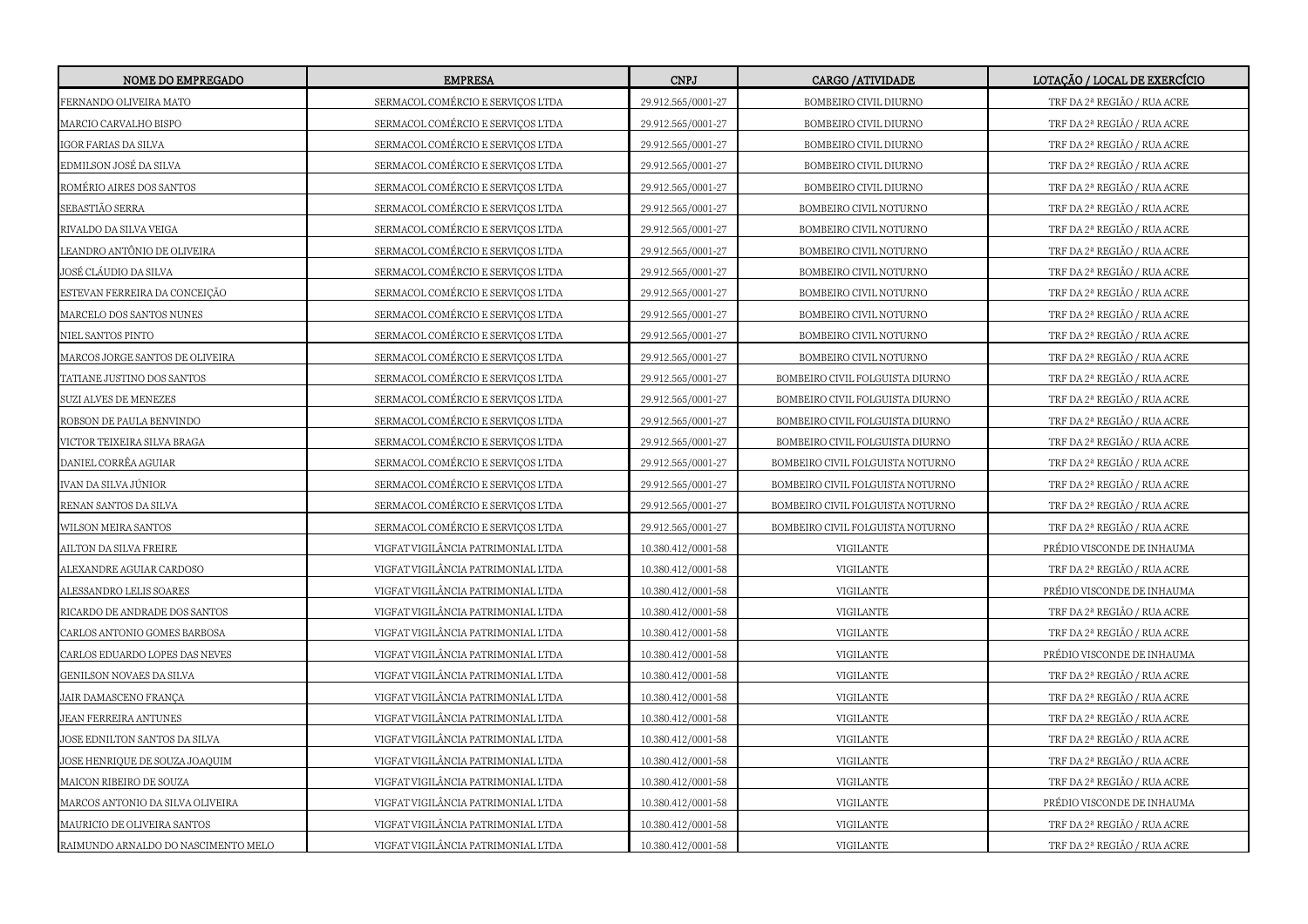| NOME DO EMPREGADO                        | <b>EMPRESA</b>                     | <b>CNPJ</b>        | CARGO / ATIVIDADE        | LOTAÇÃO / LOCAL DE EXERCÍCIO |
|------------------------------------------|------------------------------------|--------------------|--------------------------|------------------------------|
| RICARDO TADEU ALMEIDA DE SOUZA           | VIGFAT VIGILÂNCIA PATRIMONIAL LTDA | 10.380.412/0001-58 | VIGILANTE                | TRF DA 2ª REGIÃO / RUA ACRE  |
| SILVIO RODRIGUES LAURINDO                | VIGFAT VIGILÂNCIA PATRIMONIAL LTDA | 10.380.412/0001-58 | VIGILANTE                | TRF DA 2ª REGIÃO / RUA ACRE  |
| VALMIR ARAUJO DE SÁ JUNIOR               | VIGFAT VIGILÂNCIA PATRIMONIAL LTDA | 10.380.412/0001-58 | VIGILANTE                | TRF DA 2ª REGIÃO / RUA ACRE  |
| WALLACE SARDINHA LIMA                    | VIGFAT VIGILÂNCIA PATRIMONIAL LTDA | 10.380.412/0001-58 | VIGILANTE                | TRF DA 2ª REGIÃO / RUA ACRE  |
| WESLEN GONÇALVES DA SILVA                | VIGFAT VIGILÂNCIA PATRIMONIAL LTDA | 10.380.412/0001-58 | VIGILANTE                | TRF DA 2ª REGIÃO / RUA ACRE  |
| ALAN PEREIRA DA SILVA                    | VIGFAT VIGILÂNCIA PATRIMONIAL LTDA | 10.380.412/0001-58 | VIGILANTE/CHEFE DE TURMA | TRF DA 2ª REGIÃO / RUA ACRE  |
| GEORGE SMITH DE ANDRADE                  | VIGFAT VIGILÂNCIA PATRIMONIAL LTDA | 10.380.412/0001-58 | VIGILANTE/CHEFE DE TURMA | TRF DA 2ª REGIÃO / RUA ACRE  |
| MICHEL LUIZ DE SOUZA                     | VIGFAT VIGILÂNCIA PATRIMONIAL LTDA | 10.380.412/0001-58 | VIGILANTE/CHEFE DE TURMA | TRF DA 2ª REGIÃO / RUA ACRE  |
| VICTOR EXPEDITO NASCIMENTO               | VIGFAT VIGILÂNCIA PATRIMONIAL LTDA | 10.380.412/0001-58 | VIGILANTE/CHEFE DE TURMA | TRF DA 2ª REGIÃO / RUA ACRE  |
| ALEX JOSE SANTOS DA COSTA                | VIGFAT VIGILÂNCIA PATRIMONIAL LTDA | 10.380.412/0001-58 | VIGILANTE                | PRÉDIO VISCONDE DE INHAUMA   |
| ALEX SILVA DOS SANTOS                    | VIGFAT VIGILÂNCIA PATRIMONIAL LTDA | 10.380.412/0001-58 | VIGILANTE                | PRÉDIO VISCONDE DE INHAUMA   |
| ANDRE GOMES DE DEUS                      | VIGFAT VIGILÂNCIA PATRIMONIAL LTDA | 10.380.412/0001-58 | VIGILANTE                | PRÉDIO VISCONDE DE INHAUMA   |
| GUILHERME DE FRANÇA DA SILVEIRA DOMINGOS | VIGFAT VIGILÂNCIA PATRIMONIAL LTDA | 10.380.412/0001-58 | VIGILANTE                | PRÉDIO VISCONDE DE INHAUMA   |
| CRISTIANO FERREIRA DA SILVA              | VIGFAT VIGILÂNCIA PATRIMONIAL LTDA | 10.380.412/0001-58 | VIGILANTE                | TRF DA 2ª REGIÃO / RUA ACRE  |
| CRISITANO MELO CORDEIRO                  | VIGFAT VIGILÂNCIA PATRIMONIAL LTDA | 10.380.412/0001-58 | <b>VIGILANTE</b>         | TRF DA 2ª REGIÃO / RUA ACRE  |
| ENEILSON PINTO CRUZ                      | VIGFAT VIGILÂNCIA PATRIMONIAL LTDA | 10.380.412/0001-58 | VIGILANTE                | TRF DA 2ª REGIÃO / RUA ACRE  |
| JOÃO BATISTA FERNANDES ROSA              | VIGFAT VIGILÂNCIA PATRIMONIAL LTDA | 10.380.412/0001-58 | VIGILANTE                | TRF DA 2ª REGIÃO / RUA ACRE  |
| JORGE LUIZ EVARISTO DA SILVA             | VIGFAT VIGILÂNCIA PATRIMONIAL LTDA | 10.380.412/0001-58 | VIGILANTE                | TRF DA 2ª REGIÃO / RUA ACRE  |
| MARCELO DE LIMA RODRIGUES                | VIGFAT VIGILÂNCIA PATRIMONIAL LTDA | 10.380.412/0001-58 | VIGILANTE                | TRF DA 2ª REGIÃO / RUA ACRE  |
| MARCOS ANTONIO NUNES DOS SANTOS          | VIGFAT VIGILÂNCIA PATRIMONIAL LTDA | 10.380.412/0001-58 | VIGILANTE                | TRF DA 2ª REGIÃO / RUA ACRE  |
| RODRIGO CARVALHO COSTA                   | VIGFAT VIGILÂNCIA PATRIMONIAL LTDA | 10.380.412/0001-58 | VIGILANTE                | TRF DA 2ª REGIÃO / RUA ACRE  |
| RUBENS AUGUSTO RODRIGUES GONZAGA         | VIGFAT VIGILÂNCIA PATRIMONIAL LTDA | 10.380.412/0001-58 | VIGILANTE                | TRF DA 2ª REGIÃO / RUA ACRE  |
| VINICIUS LUCAS DE CASTRO                 | VIGFAT VIGILÂNCIA PATRIMONIAL LTDA | 10.380.412/0001-58 | VIGILANTE                | TRF DA 2ª REGIÃO / RUA ACRE  |
| FABIO PELUZIO ARAGÃO                     | VIGFAT VIGILÂNCIA PATRIMONIAL LTDA | 10.380.412/0001-58 | VIGILANTE/CHEFE DE TURMA | TRF DA 2ª REGIÃO / RUA ACRE  |
| ALEXANDRE NOGUEIRA                       | VIGFAT VIGILÂNCIA PATRIMONIAL LTDA | 10.380.412/0001-58 | VIGILANTE                | TRF DA 2ª REGIÃO / RUA ACRE  |
| AMANDA EUGÊNIO DA CONCEIÇÃO CAETANO      | VIGFAT VIGILÂNCIA PATRIMONIAL LTDA | 10.380.412/0001-58 | VIGILANTE                | TRF DA 2ª REGIÃO / RUA ACRE  |
| ANDRE DOS SANTOS CONCEIÇÃO               | VIGFAT VIGILÂNCIA PATRIMONIAL LTDA | 10.380.412/0001-58 | VIGILANTE                | TRF DA 2ª REGIÃO / RUA ACRE  |
| BRUNO VIEIRA DOS SANTOS                  | VIGFAT VIGILÂNCIA PATRIMONIAL LTDA | 10.380.412/0001-58 | VIGILANTE                | TRF DA 2ª REGIÃO / RUA ACRE  |
| EMERSON DE MELLO FONTES                  | VIGFAT VIGILÂNCIA PATRIMONIAL LTDA | 10.380.412/0001-58 | <b>VIGILANTE</b>         | TRF DA 2ª REGIÃO / RUA ACRE  |
| FABIANO RODRIGUES DOS SANTOS             | VIGFAT VIGILÂNCIA PATRIMONIAL LTDA | 10.380.412/0001-58 | VIGILANTE                | TRF DA 2ª REGIÃO / RUA ACRE  |
| GERFESSON DE OLIVEIRA                    | VIGFAT VIGILÂNCIA PATRIMONIAL LTDA | 10.380.412/0001-58 | VIGILANTE                | TRF DA 2ª REGIÃO / RUA ACRE  |
| JESUE FERNANDES DA SILVA FILHO           | VIGFAT VIGILÂNCIA PATRIMONIAL LTDA | 10.380.412/0001-58 | VIGILANTE                | TRF DA 2ª REGIÃO / RUA ACRE  |
| JONAS GOMES RIBEIRO                      | VIGFAT VIGILÂNCIA PATRIMONIAL LTDA | 10.380.412/0001-58 | VIGILANTE                | TRF DA 2ª REGIÃO / RUA ACRE  |
| LUAN JEFFERSON ALMEIDA NASCIMENTO        | VIGFAT VIGILÂNCIA PATRIMONIAL LTDA | 10.380.412/0001-58 | VIGILANTE                | TRF DA 2ª REGIÃO / RUA ACRE  |
| MARCIA GUIMARÃES DE OLIVEIRA SOARES      | VIGFAT VIGILÂNCIA PATRIMONIAL LTDA | 10.380.412/0001-58 | VIGILANTE                | TRF DA 2ª REGIÃO / RUA ACRE  |
| MARCIO BATISTA ACACIO                    | VIGFAT VIGILÂNCIA PATRIMONIAL LTDA | 10.380.412/0001-58 | VIGILANTE                | TRF DA 2ª REGIÃO / RUA ACRE  |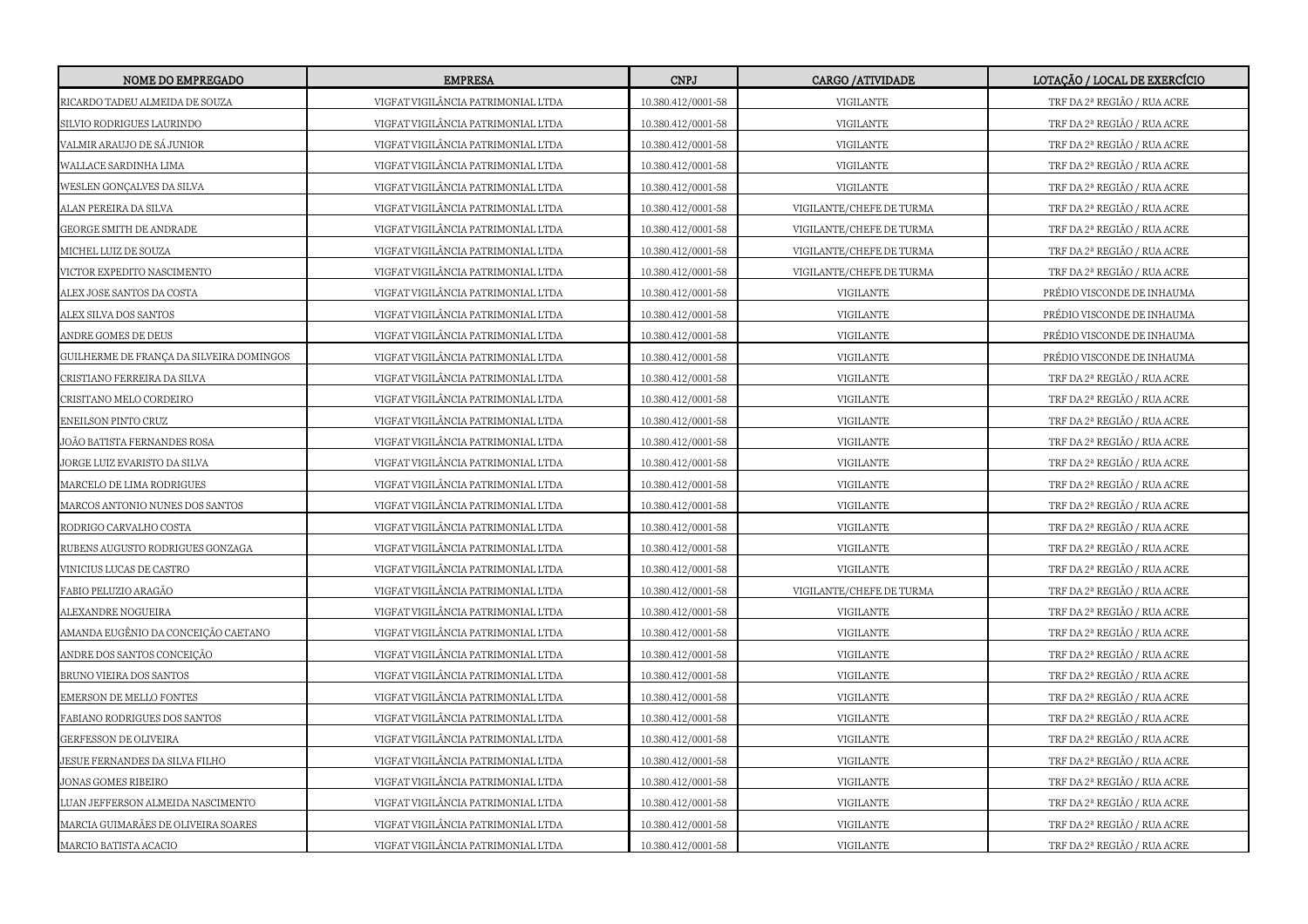| <b>NOME DO EMPREGADO</b>              | <b>EMPRESA</b>                         | <b>CNPJ</b>        | CARGO / ATTVIDADE                   | LOTAÇÃO / LOCAL DE EXERCÍCIO |
|---------------------------------------|----------------------------------------|--------------------|-------------------------------------|------------------------------|
| RAFAEL DOUGLAS ALVES DOS SANTOS SILVA | VIGFAT VIGILÂNCIA PATRIMONIAL LTDA     | 10.380.412/0001-58 | VIGILANTE                           | TRF DA 2ª REGIÃO / RUA ACRE  |
| RAFAEL RAMOS LINO                     | VIGFAT VIGILÂNCIA PATRIMONIAL LTDA     | 10.380.412/0001-58 | VIGILANTE                           | TRF DA 2ª REGIÃO / RUA ACRE  |
| SANDRO CHARRET PEREIRA                | VIGFAT VIGILÂNCIA PATRIMONIAL LTDA     | 10.380.412/0001-58 | VIGILANTE                           | TRF DA 2ª REGIÃO / RUA ACRE  |
| SONIA DA SILVA IZIDORO                | VIGFAT VIGILÂNCIA PATRIMONIAL LTDA     | 10.380.412/0001-58 | VIGILANTE                           | TRF DA 2ª REGIÃO / RUA ACRE  |
| STENIO SABBATINI                      | VIGFAT VIGILÂNCIA PATRIMONIAL LTDA     | 10.380.412/0001-58 | VIGILANTE                           | TRF DA 2ª REGIÃO / RUA ACRE  |
| TARSO CARVALHO LARANJEIRA             | VIGFAT VIGILÂNCIA PATRIMONIAL LTDA     | 10.380.412/0001-58 | <b>VIGILANTE</b>                    | TRF DA 2ª REGIÃO / RUA ACRE  |
| VALDIMAR DA COSTA SOARES              | VIGFAT VIGILÂNCIA PATRIMONIAL LTDA     | 10.380.412/0001-58 | VIGILANTE                           | TRF DA 2ª REGIÃO / RUA ACRE  |
| VERUSCA PEREIRA SOARES                | VIGFAT VIGILÂNCIA PATRIMONIAL LTDA     | 10.380.412/0001-58 | <b>VIGILANTE</b>                    | TRF DA 2ª REGIÃO / RUA ACRE  |
| VINICIUS DUARTE CAMPOS                | VIGFAT VIGILÂNCIA PATRIMONIAL LTDA     | 10.380.412/0001-58 | VIGILANTE                           | TRF DA 2ª REGIÃO / RUA ACRE  |
| WILLIAM DE OLIVEIRA                   | VIGFAT VIGILÂNCIA PATRIMONIAL LTDA     | 10.380.412/0001-58 | VIGILANTE                           | TRF DA 2ª REGIÃO / RUA ACRE  |
| POLLYANA SALVADOR MENDES              | LG ADMINISTRADORA DE SERVIÇOS EIRELI   | 05.427.994/0001-40 | RECEPCIONISTA                       | TRF DA 2ª REGIÃO / RUA ACRE  |
| <b>JUCIANA TORRES PEREIRA</b>         | LG ADMINISTRADORA DE SERVIÇOS EIRELI   | 05.427.994/0001-40 | RECEPCIONISTA                       | TRF DA 2ª REGIÃO / RUA ACRE  |
| EDILENE DE SOUZA CLAUDINO             | LG ADMINISTRADORA DE SERVIÇOS EIRELI   | 05.427.994/0001-40 | RECEPCIONISTA                       | TRF DA 2ª REGIÃO / RUA ACRE  |
| MARLUCE DOS SANTOS LEAL               | LG ADMINISTRADORA DE SERVIÇOS EIRELI   | 05.427.994/0001-40 | RECEPCIONISTA                       | TRF DA 2ª REGIÃO / RUA ACRE  |
| ANA PAULA BARBOSA NOGUEIRA DA CUNHA   | LG ADMINISTRADORA DE SERVIÇOS EIRELI   | 05.427.994/0001-40 | RECEPCIONISTA                       | TRF DA 2ª REGIÃO / RUA ACRE  |
| VANESSA AUGUSTO DOS SANTOS            | LG ADMINISTRADORA DE SERVICOS EIRELI   | 05.427.994/0001-40 | RECEPCIONISTA / COBERTURA DE FÉRIAS | TRF DA 2ª REGIÃO / RUA ACRE  |
| FAYLA CRISTINA DANTAS                 | LG ADMINISTRADORA DE SERVIÇOS EIRELI   | 05.427.994/0001-40 | RECEPCIONISTA                       | TRF DA 2ª REGIÃO / RUA ACRE  |
| DIOGO DA CRUZ PEREIRA SILVA           | RENOV AR CONDICIONADO LTDA             | 07.018.158/0002-19 | MEC. REFRIGERAÇÃO                   | TRF 2ª REGIÃO - SEDE         |
| EDMILSON PAULINO MIRANDA CARDOSO      | RENOV AR CONDICIONADO LTDA             | 07.018.158/0002-19 | MEC. REFRIGERAÇÃO                   | TRF 2ª REGIÃO - SEDE         |
| JAIR BATISTA DA COSTA                 | RENOV AR CONDICIONADO LTDA             | 07.018.158/0002-19 | MEC. REFRIGERAÇÃO                   | TRF 2ª REGIÃO - SEDE         |
| JORGE LUIZ DA SILVA MARTINS           | RENOV AR CONDICIONADO LTDA             | 07.018.158/0002-19 | <b>ELETRICISTA</b>                  | TRF 2ª REGIÃO - SEDE         |
| MARCOS ANTÔNIO CARDOSO ARINELLI       | RENOV AR CONDICIONADO LTDA             | 07.018.158/0002-19 | <b>ENGENHEIRO</b>                   | TRF 2ª REGIÃO - SEDE         |
| MAURO SOARES DE ARAÚJO JUNIOR         | RENOV AR CONDICIONADO LTDA             | 07.018.158/0002-19 | PINTOR                              | TRF 2ª REGIÃO - SEDE         |
| PAULO DE SOUZA DIAS                   | RENOV AR CONDICIONADO LTDA             | 07.018.158/0002-19 | TÉCNICO EM REFRIGERAÇÃO             | TRF 2ª REGIÃO - SEDE         |
| PAULO VITOR COELHO MACHADO            | RENOV AR CONDICIONADO LTDA             | 07.018.158/0002-19 | MEC. REFRIGERAÇÃO                   | TRF 2ª REGIÃO - SEDE         |
| RAFAEL SILVA DA COSTA                 | RENOV AR CONDICIONADO LTDA             | 07.018.158/0002-19 | AJ. MEC. REFRIGERAÇÃO               | TRF 2ª REGIÃO - SEDE         |
| RAIMUNDO DE MORAES BITTENCOURT FILHO  | RENOV AR CONDICIONADO LTDA             | 07.018.158/0002-19 | MEC. REFRIGERAÇÃO                   | TRF 2ª REGIÃO - SEDE         |
| VINÍCIUS ROCHA DA SILVA               | RENOV AR CONDICIONADO LTDA             | 07.018.158/0002-19 | AJ. MEC. REFRIGERAÇÃO               | TRF 2ª REGIÃO - SEDE         |
| WALTER DA CRUZ FILHO                  | RENOV AR CONDICIONADO LTDA             | 07.018.158/0002-19 | MEC. REFRIGERAÇÃO                   | TRF 2ª REGIÃO - SEDE         |
| ADRIANO HENRIQUE NEVES                | TECNENGE TECNOLOGIA DE ENGENHARIA LTDA | 31.864.606/0001-07 | TÉCNICO 24X72                       | TRF 2ª REGIÃO - SEDE         |
| ALAN CRISOSTOMO FERNANDES             | TECNENGE TECNOLOGIA DE ENGENHARIA LTDA | 31.864.606/0001-07 | TÉCNICO 24X72                       | TRF 2ª REGIÃO - SEDE         |
| CELSO ANTÔNIO DA SILVA                | TECNENGE TECNOLOGIA DE ENGENHARIA LTDA | 31.864.606/0001-07 | ELETRICISTA 24X72                   | TRF 2ª REGIÃO - SEDE         |
| DANIEL LEANDRO SOUZA                  | TECNENGE TECNOLOGIA DE ENGENHARIA LTDA | 31.864.606/0001-07 | TÉCNICO 24X72                       | TRF 2ª REGIÃO - SEDE         |
| FELIPE MOURA DA SILVA                 | TECNENGE TECNOLOGIA DE ENGENHARIA LTDA | 31.864.606/0001-07 | ELETRICISTA DIARISTA                | TRF 2ª REGIÃO - SEDE         |
| GABRIEL DOS SANTOS BARROS             | TECNENGE TECNOLOGIA DE ENGENHARIA LTDA | 31.864.606/0001-07 | ELETRICISTA 24X72                   | TRF 2ª REGIÃO - SEDE         |
| LUCIANO PEREIRA DA SILVA              | TECNENGE TECNOLOGIA DE ENGENHARIA LTDA | 31.864.606/0001-07 | ELETRICISTA 24X72                   | TRF 2ª REGIÃO - SEDE         |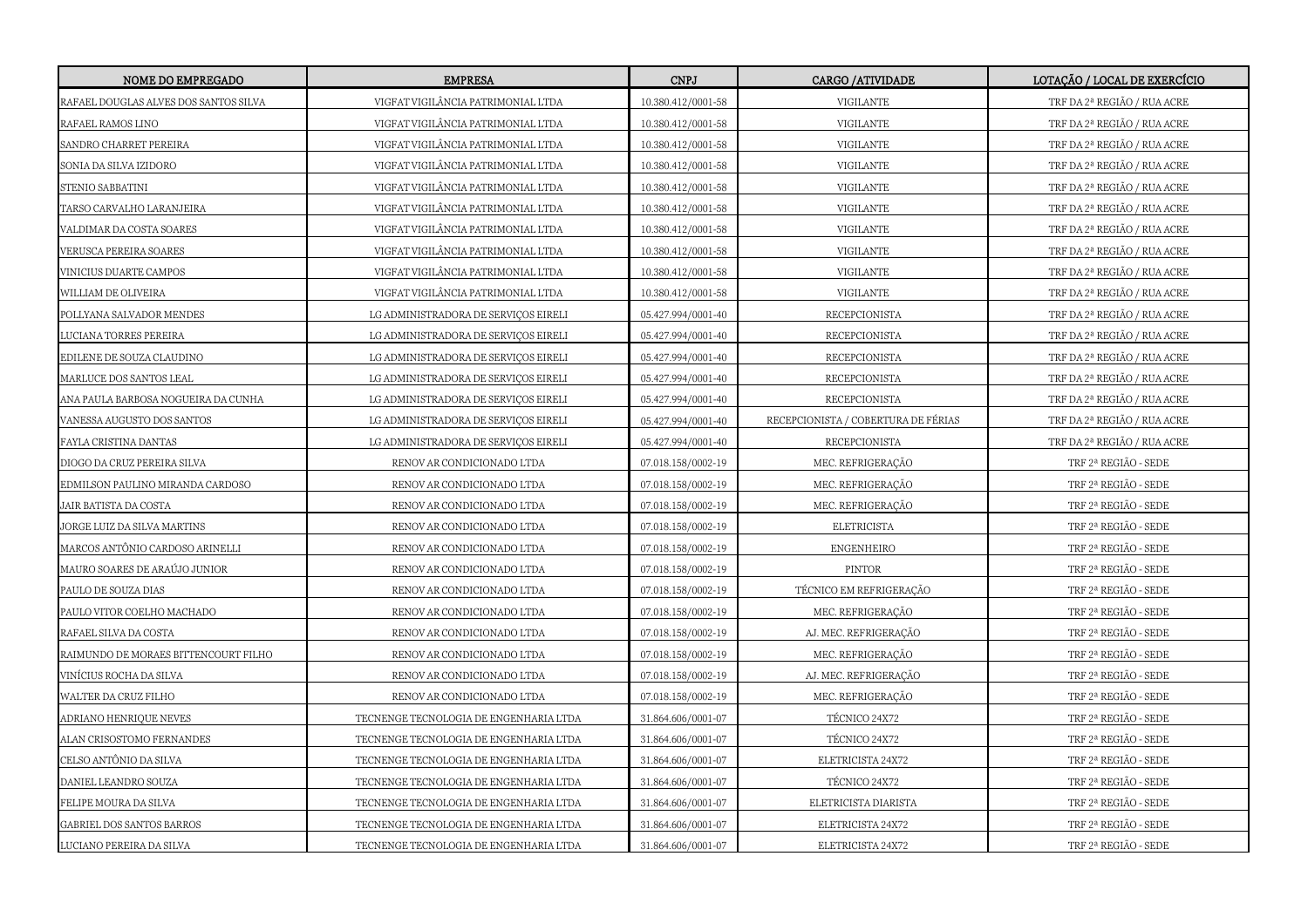| <b>NOME DO EMPREGADO</b>              | <b>EMPRESA</b>                         | <b>CNPJ</b>        | <b>CARGO /ATIVIDADE</b>     | LOTAÇÃO / LOCAL DE EXERCÍCIO |
|---------------------------------------|----------------------------------------|--------------------|-----------------------------|------------------------------|
| LUCIANE LUCAS LOPES RAMOS             | TECNENGE TECNOLOGIA DE ENGENHARIA LTDA | 31.864.606/0001-07 | <b>ENGENHEIRA</b>           | TRF 2ª REGIÃO - SEDE         |
| LUIZ FERNANDO ARAÚJO DE SOUZA         | TECNENGE TECNOLOGIA DE ENGENHARIA LTDA | 31.864.606/0001-07 | ELETRICISTA 24X72           | TRF 2ª REGIÃO - SEDE         |
| MAURO JOSÉ ALVES                      | TECNENGE TECNOLOGIA DE ENGENHARIA LTDA | 31.864.606/0001-07 | TÉCNICO 24X72               | TRF 2ª REGIÃO - SEDE         |
| WILIAN RIBEIRO ASSIS MACHADO          | TECNENGE TECNOLOGIA DE ENGENHARIA LTDA | 31.864.606/0001-07 | ELETRICISTA DIARISTA        | TRF 2ª REGIÃO - SEDE         |
| ANDRÉ LUIZ DE OLIVEIRA FERREIRA       | ENERGIZA ENGENHARIA EIRELI             | 17.856.676/0001-84 | AJUDANTE DE MANUTENÇÃO      | TRF 2ª REGIÃO - SEDE         |
| ANDRÉ LUIZ PEREIRA                    | ENERGIZA ENGENHARIA EIRELI             | 17.856.676/0001-84 | MECÂNICO DE REFRIGERAÇÃO    | TRF 2ª REGIÃO - SEDE         |
| ANTÔNIO CARLOS RIBEIRO DAVID          | ENERGIZA ENGENHARIA EIRELI             | 17.856.676/0001-84 | <b>PINTOR</b>               | TRF 2ª REGIÃO - SEDE         |
| ANTÔNIO MARCOS CLEMENTINO DA SILVA    | ENERGIZA ENGENHARIA EIRELI             | 17.856.676/0001-84 | BOMBEIRO HIDRÁULICO         | TRF 2ª REGIÃO - SEDE         |
| BRUNO MEDEIROS                        | ENERGIZA ENGENHARIA EIRELI             | 17.856.676/0001-84 | AJ. MEC. AUTOMOTIVA         | TRF 2ª REGIÃO - SEDE         |
| DELAIR BARROSO BATISTA                | ENERGIZA ENGENHARIA EIRELI             | 17.856.676/0001-84 | AJUDANTE DE MANUTENÇÃO      | TRF 2ª REGIÃO - SEDE         |
| FABIO DE OLIVEIRA DA SILVA            | ENERGIZA ENGENHARIA EIRELI             | 17.856.676/0001-84 | BOMBEIRO HIDRÁULICO         | TRF 2ª REGIÃO - SEDE         |
| FERNANDO SOUZA DO AMARAL              | ENERGIZA ENGENHARIA EIRELI             | 17.856.676/0001-84 | <b>PINTOR</b>               | TRF 2ª REGIÃO - SEDE         |
| GILSON DA SILVA SANTOS                | ENERGIZA ENGENHARIA EIRELI             | 17.856.676/0001-84 | BOMBEIRO HIDRÁULICO         | TRF 2ª REGIÃO - SEDE         |
| JOÃO BATISTA DUARTE                   | ENERGIZA ENGENHARIA EIRELI             | 17.856.676/0001-84 | BOMBEIRO HIDRÁULICO         | TRF 2ª REGIÃO - SEDE         |
| JOSÉ EDUARDO DA SILVA GAMA            | ENERGIZA ENGENHARIA EIRELI             | 17.856.676/0001-84 | AJ. MEC. AUTOMOTIVA         | TRF 2ª REGIÃO - SEDE         |
| LENILDO DA CONCEIÇÃO PORTO            | ENERGIZA ENGENHARIA EIRELI             | 17.856.676/0001-84 | TÉC. DE EDIFICAÇÕES         | TRF 2ª REGIÃO - SEDE         |
| LUIZ FERNANDO ALVES DOS SANTOS        | ENERGIZA ENGENHARIA EIRELI             | 17.856.676/0001-84 | PEDREIRO                    | TRF 2ª REGIÃO - SEDE         |
| MARCELO SOARES DE OLIVEIRA            | ENERGIZA ENGENHARIA EIRELI             | 17.856.676/0001-84 | TÉC. DE EDIFICAÇÕES         | TRF 2ª REGIÃO - SEDE         |
| MARCIO DA SILVA LOUREIRO              | ENERGIZA ENGENHARIA EIRELI             | 17.856.676/0001-84 | AJUDANTE DE MANUTENÇÃO      | TRF 2ª REGIÃO - SEDE         |
| MARCO ANTÔNIO FELIPE DA SILVA         | ENERGIZA ENGENHARIA EIRELI             | 17.856.676/0001-84 | BOMBEIRO HIDRÁULICO         | TRF 2ª REGIÃO - SEDE         |
| ORLANDO DE PAIVA SILVA                | ENERGIZA ENGENHARIA EIRELI             | 17.856.676/0001-84 | MEIO-OFICIAL DE MARCENARIA  | TRF 2ª REGIÃO - SEDE         |
| RAFAEL DOS SANTOS MARTINS             | ENERGIZA ENGENHARIA EIRELI             | 17.856.676/0001-84 | MEIO-OFICIAL DE MARCENARIA  | TRF 2ª REGIÃO - SEDE         |
| RENATO MARTINS DA SILVA               | ENERGIZA ENGENHARIA EIRELI             | 17.856.676/0001-84 | <b>PINTOR</b>               | TRF 2ª REGIÃO - SEDE         |
| RONALDO DE OLIVEIRA FRANCISCO         | ENERGIZA ENGENHARIA EIRELI             | 17.856.676/0001-84 | AJUDANTE DE MANUTENÇÃO      | TRF 2ª REGIÃO - SEDE         |
| SIMONE ARAÚJO PESSANHA                | ENERGIZA ENGENHARIA EIRELI             | 17.856.676/0001-84 | ENCARREGADA                 | TRF 2ª REGIÃO - SEDE         |
| THIAGO REZENDE DE ALMEIDA             | ENERGIZA ENGENHARIA EIRELI             | 17.856.676/0001-84 | MARCENEIRO                  | TRF 2ª REGIÃO - SEDE         |
| WESLEY MAGARÃO DUTRA                  | ENERGIZA ENGENHARIA EIRELI             | 17.856.676/0001-84 | MEIO-OFICIAL DE MARCENARIA  | TRF 2ª REGIÃO - SEDE         |
| ADRIANO DOS ANJOS LEOTERIO DOS SANTOS | VINIL ENGENHARIA E SERVIÇOS LTDA       | 33.412.883/0001-04 | MENSAGEIRO                  | TRF 2ª REGIÃO - SEDE         |
| ALDA MONTEIRO DE SIQUEIRA SOARES      | VINIL ENGENHARIA E SERVIÇOS LTDA       | 33.412.883/0001-04 | AUXILIAR DE SERVIÇOS GERAIS | TRF 2ª REGIÃO - SEDE         |
| ALEX LUIZ DA CONCEIÇÃO                | VINIL ENGENHARIA E SERVIÇOS LTDA       | 33.412.883/0001-04 | MENSAGEIRO                  | TRF 2ª REGIÃO - SEDE         |
| ALEXANDRE DE OLIVEIRA                 | VINIL ENGENHARIA E SERVIÇOS LTDA       | 33.412.883/0001-04 | MENSAGEIRO                  | TRF 2ª REGIÃO - SEDE         |
| ALEXANDRE MARIANO MORETI LOPES        | VINIL ENGENHARIA E SERVIÇOS LTDA       | 33.412.883/0001-04 | AUXILIAR DE SERVIÇOS GERAIS | TRF 2ª REGIÃO - SEDE         |
| ALINE PEREIRA DA SILVA                | VINIL ENGENHARIA E SERVIÇOS LTDA       | 33.412.883/0001-04 | <b>GARÇONETE</b>            | TRF 2ª REGIÃO - SEDE         |
| ANA CRISTINA MAFRA DOS SANTOS         | VINIL ENGENHARIA E SERVIÇOS LTDA       | 33.412.883/0001-04 | AUXILIAR DE SERVIÇOS GERAIS | TRF 2ª REGIÃO - SEDE         |
| ANAMARIS CYRINO DOS SANTOS            | VINIL ENGENHARIA E SERVIÇOS LTDA       | 33.412.883/0001-04 | AUXILIAR DE SERVIÇOS GERAIS | TRF 2ª REGIÃO - SEDE         |
| ANDERSON LUIZ DOS SANTOS              | VINIL ENGENHARIA E SERVIÇOS LTDA       | 33.412.883/0001-04 | MENSAGEIRO                  | TRF 2ª REGIÃO - SEDE         |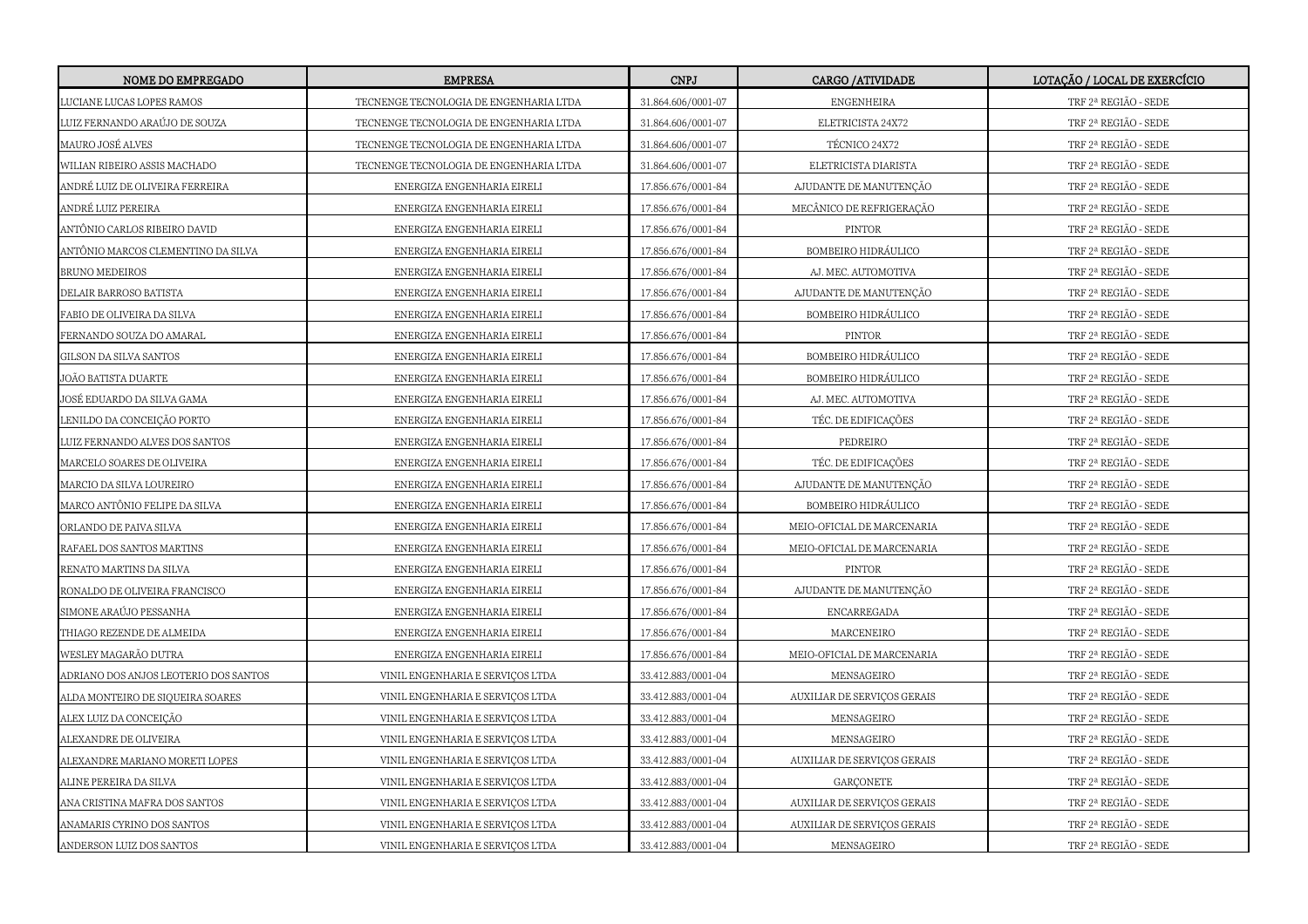| <b>NOME DO EMPREGADO</b>              | <b>EMPRESA</b>                   | <b>CNPJ</b>        | <b>CARGO /ATIVIDADE</b>     | LOTAÇÃO / LOCAL DE EXERCÍCIO |
|---------------------------------------|----------------------------------|--------------------|-----------------------------|------------------------------|
| ANDRÉIA CORREIA DE LIMA               | VINIL ENGENHARIA E SERVIÇOS LTDA | 33.412.883/0001-04 | AUXILIAR DE SERVIÇOS GERAIS | TRF 2ª REGIÃO - SEDE         |
| ANGELA GOMES DE FREITAS               | VINIL ENGENHARIA E SERVIÇOS LTDA | 33.412.883/0001-04 | AUXILIAR DE SERVIÇOS GERAIS | TRF 2ª REGIÃO - SEDE         |
| ANGELE MARRIE DOS SANTOS CARVALHO     | VINIL ENGENHARIA E SERVIÇOS LTDA | 33.412.883/0001-04 | AUXILIAR DE SERVIÇOS GERAIS | TRF 2ª REGIÃO - SEDE         |
| ANTÔNIO PEDROSA DA SILVA              | VINIL ENGENHARIA E SERVIÇOS LTDA | 33.412.883/0001-04 | MENSAGEIRO                  | TRF 2ª REGIÃO - SEDE         |
| ARLETE DOMÍCIO DE SOUZA CARRERO       | VINIL ENGENHARIA E SERVIÇOS LTDA | 33.412.883/0001-04 | AUXILIAR DE SERVIÇOS GERAIS | TRF 2ª REGIÃO - SEDE         |
| ARLLYSON PEREIRA SANTANA              | VINIL ENGENHARIA E SERVIÇOS LTDA | 33.412.883/0001-04 | MENSAGEIRO                  | TRF 2ª REGIÃO - SEDE         |
| AUGUSTO DE AZEVEDO COSTA              | VINIL ENGENHARIA E SERVIÇOS LTDA | 33.412.883/0001-04 | MENSAGEIRO                  | TRF 2ª REGIÃO - SEDE         |
| CARLOS ALEXANDRE BARROS DOS SANTOS    | VINIL ENGENHARIA E SERVIÇOS LTDA | 33.412.883/0001-04 | MENSAGEIRO                  | TRF 2ª REGIÃO - SEDE         |
| CARLOS ELIAS FERREIRA DE LAIA         | VINIL ENGENHARIA E SERVIÇOS LTDA | 33.412.883/0001-04 | AUXILIAR DE ALMOXARIFE      | TRF 2ª REGIÃO - SEDE         |
| CARLOS HENRIQUE ASSIS DA SILVA        | VINIL ENGENHARIA E SERVIÇOS LTDA | 33.412.883/0001-04 | MENSAGEIRO                  | TRF 2ª REGIÃO - SEDE         |
| CAROLINA SANTOS DOMINGOS              | VINIL ENGENHARIA E SERVICOS LTDA | 33.412.883/0001-04 | <b>GARCONETE</b>            | TRF 2ª REGIÃO - SEDE         |
| CÉLIA REGINA MULULO MATHEUS           | VINIL ENGENHARIA E SERVIÇOS LTDA | 33.412.883/0001-04 | <b>GARÇONETE</b>            | TRF 2ª REGIÃO - SEDE         |
| CLAUDIA CONCEIÇÃO DOS ANJOS SOUZA     | VINIL ENGENHARIA E SERVIÇOS LTDA | 33.412.883/0001-04 | AUXILIAR DE SERVIÇOS GERAIS | TRF 2ª REGIÃO - SEDE         |
| CLEBERSON DE OLIVEIRA PEREIRA         | VINIL ENGENHARIA E SERVIÇOS LTDA | 33.412.883/0001-04 | <b>ENCARREGADO</b>          | TRF 2ª REGIÃO - SEDE         |
| CLEUSODETE MALVINO                    | VINIL ENGENHARIA E SERVIÇOS LTDA | 33.412.883/0001-04 | AUXILIAR DE SERVIÇOS GERAIS | TRF 2ª REGIÃO - SEDE         |
| CRISTINA CONSENZA DE OLIVEIRA         | VINIL ENGENHARIA E SERVICOS LTDA | 33.412.883/0001-04 | AUXILIAR DE SERVIÇOS GERAIS | TRF 2ª REGIÃO - SEDE         |
| CRISTIANE BRAGA AGUIAR                | VINIL ENGENHARIA E SERVIÇOS LTDA | 33.412.883/0001-04 | AUXILIAR DE SERVIÇOS GERAIS | TRF 2ª REGIÃO - SEDE         |
| DANIELLY COITINHO DE OLIVEIRA         | VINIL ENGENHARIA E SERVIÇOS LTDA | 33.412.883/0001-04 | AUXILIAR DE SERVIÇOS GERAIS | TRF 2ª REGIÃO - SEDE         |
| DEBORA FRANCISCA ESTEVES              | VINIL ENGENHARIA E SERVIÇOS LTDA | 33.412.883/0001-04 | AUXILIAR DE SERVIÇOS GERAIS | TRF 2ª REGIÃO - SEDE         |
| DEBORA SANTOS DA COSTA                | VINIL ENGENHARIA E SERVIÇOS LTDA | 33.412.883/0001-04 | <b>GARÇONETE</b>            | TRF 2ª REGIÃO - SEDE         |
| DENILSON JOSÉ MAIA                    | VINIL ENGENHARIA E SERVIÇOS LTDA | 33.412.883/0001-04 | AUXILIAR DE SERVIÇOS GERAIS | TRF 2ª REGIÃO - SEDE         |
| DEUZA MARIA DA CRUZ TEIXEIRA          | VINIL ENGENHARIA E SERVIÇOS LTDA | 33.412.883/0001-04 | AUXILIAR DE SERVIÇOS GERAIS | TRF 2ª REGIÃO - SEDE         |
| DIEGO DA SILVA COSTA                  | VINIL ENGENHARIA E SERVIÇOS LTDA | 33.412.883/0001-04 | MENSAGEIRO                  | TRF 2ª REGIÃO - SEDE         |
| DILMA PAULINO DE SOUZA DIAS           | VINIL ENGENHARIA E SERVIÇOS LTDA | 33.412.883/0001-04 | <b>GARÇONETE</b>            | TRF 2ª REGIÃO - SEDE         |
| DOMÍCIO FERREIRA                      | VINIL ENGENHARIA E SERVIÇOS LTDA | 33.412.883/0001-04 | AUXILIAR DE SERVIÇOS GERAIS | TRF 2ª REGIÃO - SEDE         |
| EDIGAR ALEXANDRE PEREIRA              | VINIL ENGENHARIA E SERVIÇOS LTDA | 33.412.883/0001-04 | AUXILIAR DE SERVIÇOS GERAIS | TRF 2ª REGIÃO - SEDE         |
| EDILEUSA DE SOUZA BITTENCOURT SAMPAIO | VINIL ENGENHARIA E SERVIÇOS LTDA | 33.412.883/0001-04 | AUXILIAR DE SERVIÇOS GERAIS | TRF 2ª REGIÃO - SEDE         |
| EDNA CESAR SOUZA                      | VINIL ENGENHARIA E SERVIÇOS LTDA | 33.412.883/0001-04 | AUXILIAR DE SERVIÇOS GERAIS | PRÉDIO VISCONDE DE INHAÚMA   |
| EFIGÊNIA DE FATIMA DA PAIXÃO          | VINIL ENGENHARIA E SERVIÇOS LTDA | 33.412.883/0001-04 | AUXILIAR DE SERVIÇOS GERAIS | TRF 2ª REGIÃO - SEDE         |
| ELTON RIBEIRO LOPES                   | VINIL ENGENHARIA E SERVIÇOS LTDA | 33.412.883/0001-04 | MENSAGEIRO                  | TRF 2ª REGIÃO - SEDE         |
| ERICA BAHIA SOCORRO DOS SANTOS        | VINIL ENGENHARIA E SERVIÇOS LTDA | 33.412.883/0001-04 | AUXILIAR DE SERVIÇOS GERAIS | TRF 2ª REGIÃO - SEDE         |
| ERICA SILVA BARBOZA                   | VINIL ENGENHARIA E SERVIÇOS LTDA | 33.412.883/0001-04 | ENCARREGADA                 | TRF 2ª REGIÃO - SEDE         |
| ERINALDO DA SILVA FERREIRA            | VINIL ENGENHARIA E SERVIÇOS LTDA | 33.412.883/0001-04 | MENSAGEIRO                  | TRF 2ª REGIÃO - SEDE         |
| EVERTON F. DO NASCIMENTO              | VINIL ENGENHARIA E SERVIÇOS LTDA | 33.412.883/0001-04 | LIMPA VIDRO                 | TRF 2ª REGIÃO - SEDE         |
| FABIANE DA SILVA RIBEIRO              | VINIL ENGENHARIA E SERVIÇOS LTDA | 33.412.883/0001-04 | AUXILIAR DE SERVIÇOS GERAIS | TRF 2ª REGIÃO - SEDE         |
| FABIO LUIZ ALMEIDA DA SILVA           | VINIL ENGENHARIA E SERVIÇOS LTDA | 33.412.883/0001-04 | MENSAGEIRO                  | TRF 2ª REGIÃO - SEDE         |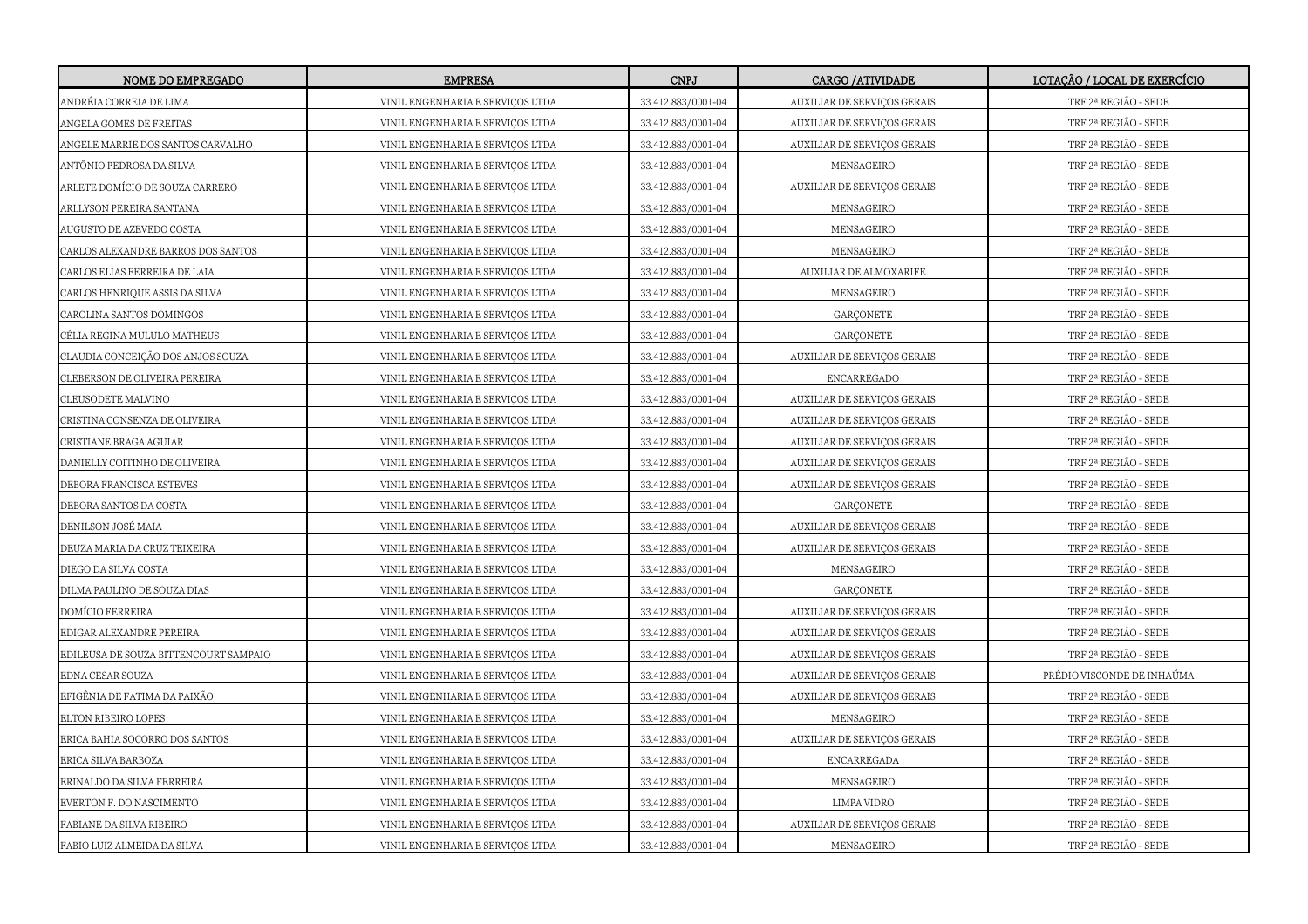| <b>NOME DO EMPREGADO</b>              | <b>EMPRESA</b>                   | <b>CNPJ</b>        | CARGO / ATIVIDADE           | LOTAÇÃO / LOCAL DE EXERCÍCIO                                                                  |
|---------------------------------------|----------------------------------|--------------------|-----------------------------|-----------------------------------------------------------------------------------------------|
| FERNANDA PEREIRA VALES TAVARES        | VINIL ENGENHARIA E SERVIÇOS LTDA | 33.412.883/0001-04 | AUXILIAR DE SERVIÇOS GERAIS | TRF 2ª REGIÃO - SEDE                                                                          |
| FRANCKSON ADAILTON ALVES DE CARVALHO  | VINIL ENGENHARIA E SERVIÇOS LTDA | 33.412.883/0001-04 | AUXILIAR DE SERVIÇOS GERAIS | TRF 2ª REGIÃO - SEDE                                                                          |
| GABRIEL DA SILVA PEREIRA              | VINIL ENGENHARIA E SERVIÇOS LTDA | 33.412.883/0001-04 | LIMPA VIDRO                 | TRF 2ª REGIÃO - SEDE                                                                          |
| GILMA LUCIA DA SILVA                  | VINIL ENGENHARIA E SERVIÇOS LTDA | 33.412.883/0001-04 | AUXILIAR DE SERVIÇOS GERAIS | $\operatorname{TRF}2^{\operatorname{a}}\operatorname{REGI\tilde{A}O}$ - $\operatorname{SEDE}$ |
| GILSON MOURA BARBOSA                  | VINIL ENGENHARIA E SERVIÇOS LTDA | 33.412.883/0001-04 | AUXILIAR DE SERVIÇOS GERAIS | TRF 2ª REGIÃO - SEDE                                                                          |
| GILVANETE ARAÚJO BORBA                | VINIL ENGENHARIA E SERVIÇOS LTDA | 33.412.883/0001-04 | AUXILIAR DE SERVIÇOS GERAIS | TRF 2ª REGIÃO - SEDE                                                                          |
| HELOISA ANTÔNIA MACHADO               | VINIL ENGENHARIA E SERVIÇOS LTDA | 33.412.883/0001-04 | AUXILIAR DE SERVIÇOS GERAIS | TRF 2ª REGIÃO - SEDE                                                                          |
| HERTA OLIVEIRA DE SOUZA               | VINIL ENGENHARIA E SERVIÇOS LTDA | 33.412.883/0001-04 | AUXILIAR DE SERVIÇOS GERAIS | TRF 2ª REGIÃO - SEDE                                                                          |
| IEUDINA MARIA MORAIS DE SANTANA       | VINIL ENGENHARIA E SERVIÇOS LTDA | 33.412.883/0001-04 | AUXILIAR DE SERVIÇOS GERAIS | TRF 2ª REGIÃO - SEDE                                                                          |
| ISA PASCOAL DE MELO ARAÚJO            | VINIL ENGENHARIA E SERVIÇOS LTDA | 33.412.883/0001-04 | <b>GARÇONETE</b>            | TRF 2ª REGIÃO - SEDE                                                                          |
| IVO NUNES DE ALMEIDA                  | VINIL ENGENHARIA E SERVICOS LTDA | 33.412.883/0001-04 | AUXILIAR DE SERVIÇOS GERAIS | TRF 2ª REGIÃO - SEDE                                                                          |
| IVONALDO COSTA DOS SANTOS             | VINIL ENGENHARIA E SERVIÇOS LTDA | 33.412.883/0001-04 | OPERADOR DE COPIADORA       | TRF 2ª REGIÃO - SEDE                                                                          |
| JACIARA FERNANDA THEODORO             | VINIL ENGENHARIA E SERVIÇOS LTDA | 33.412.883/0001-04 | GARÇONETE                   | TRF 2ª REGIÃO - SEDE                                                                          |
| JEFERSON MARIA CRISTOVÃO              | VINIL ENGENHARIA E SERVIÇOS LTDA | 33.412.883/0001-04 | AUXILIAR DE SERVIÇOS GERAIS | TRF 2ª REGIÃO - SEDE                                                                          |
| JOÃO CARLOS NEVES DA SILVA            | VINIL ENGENHARIA E SERVIÇOS LTDA | 33.412.883/0001-04 | MENSAGEIRO                  | TRF 2ª REGIÃO - SEDE                                                                          |
| JORGE CARLOS DO NASCIMENTO            | VINIL ENGENHARIA E SERVICOS LTDA | 33.412.883/0001-04 | AUXILIAR DE SERVIÇOS GERAIS | TRF 2ª REGIÃO - SEDE                                                                          |
| JORGE LUIZ SOUZA BRAGA                | VINIL ENGENHARIA E SERVIÇOS LTDA | 33.412.883/0001-04 | MENSAGEIRO                  | TRF 2ª REGIÃO - SEDE                                                                          |
| JORGE REIS                            | VINIL ENGENHARIA E SERVIÇOS LTDA | 33.412.883/0001-04 | MENSAGEIRO                  | TRF 2ª REGIÃO - SEDE                                                                          |
| JOSIANE PONTES DO NASCIMENTO          | VINIL ENGENHARIA E SERVIÇOS LTDA | 33.412.883/0001-04 | AUXILIAR DE SERVIÇOS GERAIS | TRF 2ª REGIÃO - SEDE                                                                          |
| KATIA BARBOSA LIMA                    | VINIL ENGENHARIA E SERVIÇOS LTDA | 33.412.883/0001-04 | <b>GARÇONETE</b>            | TRF 2ª REGIÃO - SEDE                                                                          |
| KEVIN LESCANO VIEIRA                  | VINIL ENGENHARIA E SERVIÇOS LTDA | 33.412.883/0001-04 | MENSAGEIRO                  | TRF 2ª REGIÃO - SEDE                                                                          |
| LARISSA VICENTE BORGAÇO               | VINIL ENGENHARIA E SERVIÇOS LTDA | 33.412.883/0001-04 | MENSAGEIRO                  | TRF 2ª REGIÃO - SEDE                                                                          |
| LAURA DA SILVA GONÇALVES              | VINIL ENGENHARIA E SERVIÇOS LTDA | 33.412.883/0001-04 | AUXILIAR DE SERVIÇOS GERAIS | TRF 2ª REGIÃO - SEDE                                                                          |
| LEILA DE OLIVEIRA ABREU RIBEIRO       | VINIL ENGENHARIA E SERVIÇOS LTDA | 33.412.883/0001-04 | AUXILIAR DE SERVIÇOS GERAIS | TRF 2ª REGIÃO - SEDE                                                                          |
| LIZIARIA DE SOUZA PEREIRA             | VINIL ENGENHARIA E SERVICOS LTDA | 33.412.883/0001-04 | AUXILIAR DE SERVIÇOS GERAIS | TRF 2ª REGIÃO - SEDE                                                                          |
| LUCAS CORRÊA DE MELO                  | VINIL ENGENHARIA E SERVIÇOS LTDA | 33.412.883/0001-04 | AUXILIAR DE SERVIÇOS GERAIS | TRF 2ª REGIÃO - SEDE                                                                          |
| LUCIANA ALVES RANGEL                  | VINIL ENGENHARIA E SERVIÇOS LTDA | 33.412.883/0001-04 | AUXILIAR DE SERVIÇOS GERAIS | TRF 2ª REGIÃO - SEDE                                                                          |
| LUCIMAR CARDOSO GOMES                 | VINIL ENGENHARIA E SERVIÇOS LTDA | 33.412.883/0001-04 | AUXILIAR DE SERVIÇOS GERAIS | TRF 2ª REGIÃO - SEDE                                                                          |
| LUCINEIDE DOS SANTOS DA SILVA         | VINIL ENGENHARIA E SERVIÇOS LTDA | 33.412.883/0001-04 | AUXILIAR DE SERVIÇOS GERAIS | TRF 2ª REGIÃO - SEDE                                                                          |
| LUIZ CLAUDIO MALVINO DE LIMA          | VINIL ENGENHARIA E SERVIÇOS LTDA | 33.412.883/0001-04 | AUXILIAR DE SERVIÇOS GERAIS | TRF 2ª REGIÃO - SEDE                                                                          |
| MAÍRA RODRIGUES MELO                  | VINIL ENGENHARIA E SERVIÇOS LTDA | 33.412.883/0001-04 | AUXILIAR DE SERVIÇOS GERAIS | TRF 2ª REGIÃO - SEDE                                                                          |
| MARCOS ROMÁRIO OLIVEIRA DO NASCIMENTO | VINIL ENGENHARIA E SERVIÇOS LTDA | 33.412.883/0001-04 | AUXILIAR DE SERVIÇOS GERAIS | TRF 2ª REGIÃO - SEDE                                                                          |
| MARCIA CRISTINA MOURA DE ALMEIDA      | VINIL ENGENHARIA E SERVIÇOS LTDA | 33.412.883/0001-04 | AUXILIAR DE SERVIÇOS GERAIS | TRF 2ª REGIÃO - SEDE                                                                          |
| MARCIA PINHEIRO MARTINS               | VINIL ENGENHARIA E SERVIÇOS LTDA | 33.412.883/0001-04 | GARÇONETE                   | TRF 2ª REGIÃO - SEDE                                                                          |
| MARCIA REGINA SILVA DE MIRANDA        | VINIL ENGENHARIA E SERVIÇOS LTDA | 33.412.883/0001-04 | AUXILIAR DE SERVIÇOS GERAIS | TRF 2ª REGIÃO - SEDE                                                                          |
| MARCOS ALEXANDRE CASTRO DO NASCIMENTO | VINIL ENGENHARIA E SERVIÇOS LTDA | 33.412.883/0001-04 | MENSAGEIRO                  | TRF 2ª REGIÃO - SEDE                                                                          |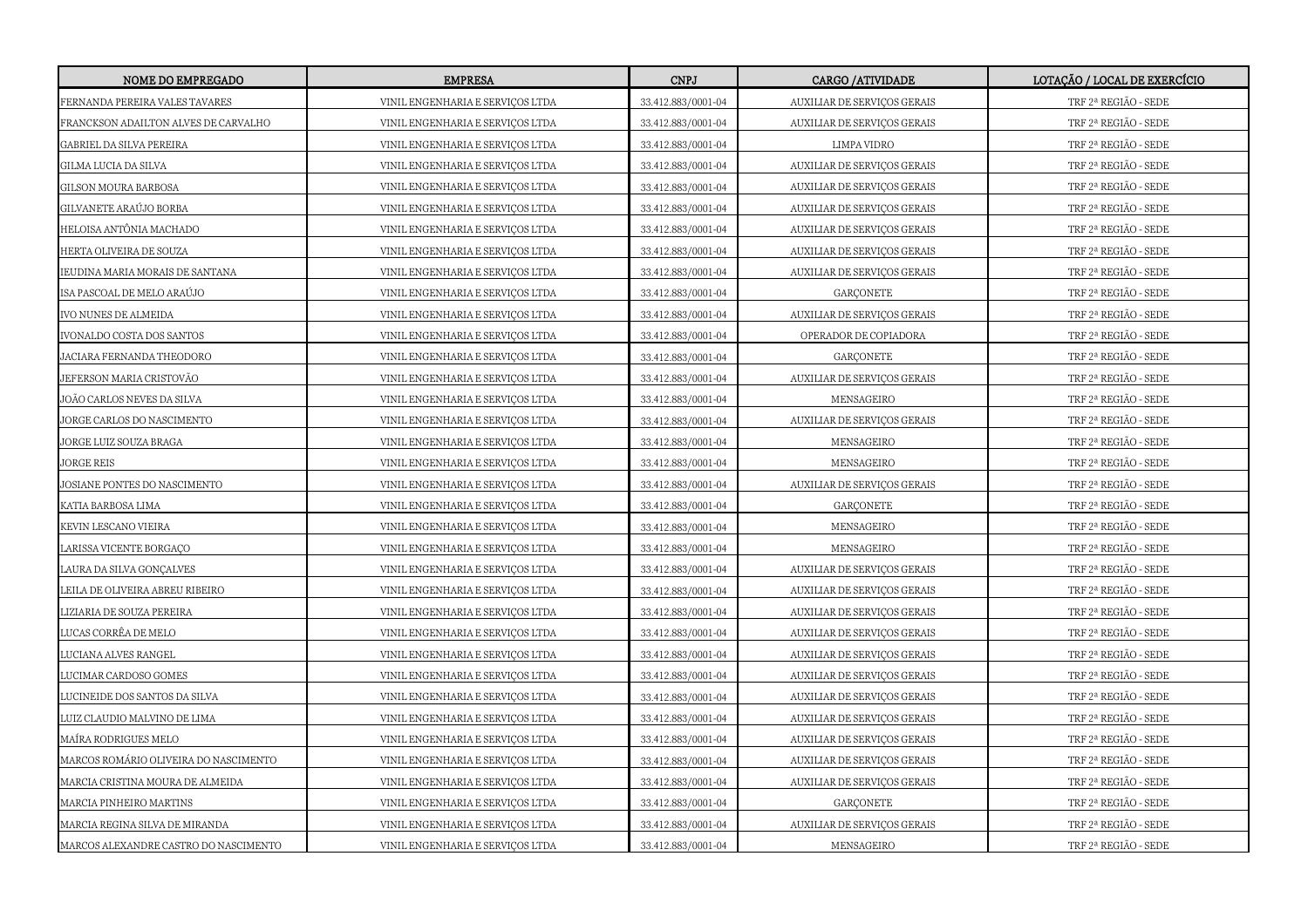| <b>NOME DO EMPREGADO</b>            | <b>EMPRESA</b>                   | <b>CNPJ</b>        | <b>CARGO /ATIVIDADE</b>     | LOTAÇÃO / LOCAL DE EXERCÍCIO |
|-------------------------------------|----------------------------------|--------------------|-----------------------------|------------------------------|
| MARIA ANGELA ALVES                  | VINIL ENGENHARIA E SERVIÇOS LTDA | 33.412.883/0001-04 | AUXILIAR DE SERVIÇOS GERAIS | TRF 2ª REGIÃO - SEDE         |
| MARIA CÉLIA M. DO NASCIMENTO        | VINIL ENGENHARIA E SERVIÇOS LTDA | 33.412.883/0001-04 | AUXILIAR DE SERVIÇOS GERAIS | TRF 2ª REGIÃO - SEDE         |
| MARIA DA GRAÇA MACHADO DE SOUZA     | VINIL ENGENHARIA E SERVIÇOS LTDA | 33.412.883/0001-04 | CHEFE DE COZINHA            | TRF 2ª REGIÃO - SEDE         |
| MARIA DA LUZ MORENO DA SILVA        | VINIL ENGENHARIA E SERVIÇOS LTDA | 33.412.883/0001-04 | AUXILIAR DE SERVIÇOS GERAIS | TRF 2ª REGIÃO - SEDE         |
| MARIA JOSÉ BISPO                    | VINIL ENGENHARIA E SERVIÇOS LTDA | 33.412.883/0001-04 | AUXILIAR DE SERVIÇOS GERAIS | TRF 2ª REGIÃO - SEDE         |
| MARIA LUCIA LAURENTINO DA SILVA     | VINIL ENGENHARIA E SERVIÇOS LTDA | 33.412.883/0001-04 | AUXILIAR DE SERVIÇOS GERAIS | TRF 2ª REGIÃO - SEDE         |
| MARIA NILZA RIBEIRO                 | VINIL ENGENHARIA E SERVIÇOS LTDA | 33.412.883/0001-04 | <b>GARÇONETE</b>            | TRF 2ª REGIÃO - SEDE         |
| MARIA SÃO PEDRO DOS SANTOS          | VINIL ENGENHARIA E SERVIÇOS LTDA | 33.412.883/0001-04 | <b>GARCONETE</b>            | TRF 2ª REGIÃO - SEDE         |
| MARIA VALÉRIA DE ALMEIDA            | VINIL ENGENHARIA E SERVIÇOS LTDA | 33.412.883/0001-04 | AUXILIAR DE SERVIÇOS GERAIS | PRÉDIO VISCONDE DE INHAÚMA   |
| MARLENE FERREIRA DA SILVA           | VINIL ENGENHARIA E SERVIÇOS LTDA | 33.412.883/0001-04 | AUXILIAR DE SERVIÇOS GERAIS | TRF 2ª REGIÃO - SEDE         |
| MATEUS JOSÉ DE OLIVEIRA FERNANDES   | VINIL ENGENHARIA E SERVIÇOS LTDA | 33.412.883/0001-04 | MENSAGEIRO                  | TRF 2ª REGIÃO - SEDE         |
| MATEUS MANOEL DA SILVA D. DA COSTA  | VINIL ENGENHARIA E SERVIÇOS LTDA | 33.412.883/0001-04 | MENSAGEIRO                  | TRF 2ª REGIÃO - SEDE         |
| MATHEUS DA COSTA SILVA              | VINIL ENGENHARIA E SERVIÇOS LTDA | 33.412.883/0001-04 | AUXILIAR DE JARDINAGEM      | TRF 2ª REGIÃO - SEDE         |
| MAURINEI DE SOUZA DOS SANTOS        | VINIL ENGENHARIA E SERVIÇOS LTDA | 33.412.883/0001-04 | AUXILIAR DE SERVIÇOS GERAIS | TRF 2ª REGIÃO - SEDE         |
| MAURO SERGIO DE JESUS CASTRO        | VINIL ENGENHARIA E SERVICOS LTDA | 33.412.883/0001-04 | MENSAGEIRO                  | TRF 2ª REGIÃO - SEDE         |
| MICHELE ARAÚJO DE SOUZA             | VINIL ENGENHARIA E SERVIÇOS LTDA | 33.412.883/0001-04 | AUXILIAR DE SERVIÇOS GERAIS | TRF 2ª REGIÃO - SEDE         |
| NÁDIA VIEIRA DOS SANTOS             | VINIL ENGENHARIA E SERVIÇOS LTDA | 33.412.883/0001-04 | AUXILIAR DE SERVIÇOS GERAIS | TRF 2ª REGIÃO - SEDE         |
| NALTO SOARES DE OLIVEIRA            | VINIL ENGENHARIA E SERVIÇOS LTDA | 33.412.883/0001-04 | MENSAGEIRO                  | TRF 2ª REGIÃO - SEDE         |
| NATÁLIA RODRIGUES DA SILVA          | VINIL ENGENHARIA E SERVIÇOS LTDA | 33.412.883/0001-04 | SUPERVISOR                  | TRF 2ª REGIÃO - SEDE         |
| ORLANDO BARROSO CALIXTO             | VINIL ENGENHARIA E SERVIÇOS LTDA | 33.412.883/0001-04 | MENSAGEIRO                  | TRF 2ª REGIÃO - SEDE         |
| PEDRO HENRIQUE DOS SANTOS FERMIANO  | VINIL ENGENHARIA E SERVIÇOS LTDA | 33.412.883/0001-04 | LIMPA VIDRO                 | TRF 2ª REGIÃO - SEDE         |
| PEDRO SILVA DE OLIVEIRA             | VINIL ENGENHARIA E SERVICOS LTDA | 33.412.883/0001-04 | AUXILIAR DE SERVIÇOS GERAIS | TRF 2ª REGIÃO - SEDE         |
| REGINA CÉLIA DA SILVA ROSA          | VINIL ENGENHARIA E SERVIÇOS LTDA | 33.412.883/0001-04 | AUXILIAR DE SERVIÇOS GERAIS | TRF 2ª REGIÃO - SEDE         |
| REGINA CÉLIA MELLO GUERRA           | VINIL ENGENHARIA E SERVIÇOS LTDA | 33.412.883/0001-04 | AUXILIAR DE SERVIÇOS GERAIS | TRF 2ª REGIÃO - SEDE         |
| RENAN PLAUDIO PEREIRA               | VINIL ENGENHARIA E SERVIÇOS LTDA | 33.412.883/0001-04 | MENSAGEIRO                  | TRF 2ª REGIÃO - SEDE         |
| ROBERIO DOS SANTOS SILVA            | VINIL ENGENHARIA E SERVIÇOS LTDA | 33.412.883/0001-04 | MENSAGEIRO                  | TRF 2ª REGIÃO - SEDE         |
| ROBERTA SILVA PAULINO DIAS          | VINIL ENGENHARIA E SERVIÇOS LTDA | 33.412.883/0001-04 | AUXILIAR DE SERVIÇOS GERAIS | TRF 2ª REGIÃO - SEDE         |
| RODRIGO BANDEIRA DE M. SANTIAGO     | VINIL ENGENHARIA E SERVIÇOS LTDA | 33.412.883/0001-04 | MENSAGEIRO                  | TRF 2ª REGIÃO - SEDE         |
| ROGÉRIO BALBINO SANTANA             | VINIL ENGENHARIA E SERVIÇOS LTDA | 33.412.883/0001-04 | LIMPA VIDRO                 | TRF 2ª REGIÃO - SEDE         |
| ROSANA DOS ANJOS SILVA              | VINIL ENGENHARIA E SERVIÇOS LTDA | 33.412.883/0001-04 | AUXILIAR DE SERVIÇOS GERAIS | PRÉDIO DOM GERARDO           |
| ROSEMERE DOS SANTOS SILVA           | VINIL ENGENHARIA E SERVIÇOS LTDA | 33.412.883/0001-04 | AUXILIAR DE SERVICOS GERAIS | TRF 2ª REGIÃO - SEDE         |
| RUAN MARTINS DOS SANTOS             | VINIL ENGENHARIA E SERVIÇOS LTDA | 33.412.883/0001-04 | AUXILIAR DE ALMOXARIFE      | TRF 2ª REGIÃO - SEDE         |
| RUBERVILMA FERREIRA DOS SANTOS      | VINIL ENGENHARIA E SERVIÇOS LTDA | 33.412.883/0001-04 | AUXILIAR DE SERVIÇOS GERAIS | TRF 2ª REGIÃO - SEDE         |
| SANDRA REGINA MIRANDA DE O. ALMEIDA | VINIL ENGENHARIA E SERVIÇOS LTDA | 33.412.883/0001-04 | AUXILIAR DE SERVIÇOS GERAIS | TRF 2ª REGIÃO - SEDE         |
| SERGIO HENRIQUE PONTES CAVALCANTI   | VINIL ENGENHARIA E SERVIÇOS LTDA | 33.412.883/0001-04 | AUXILIAR DE SERVIÇOS GERAIS | TRF 2ª REGIÃO - SEDE         |
| SERGIO RODRIGUES DE FREITAS         | VINIL ENGENHARIA E SERVIÇOS LTDA | 33.412.883/0001-04 | AUXILIAR DE ALMOXARIFE      | TRF 2ª REGIÃO - SEDE         |